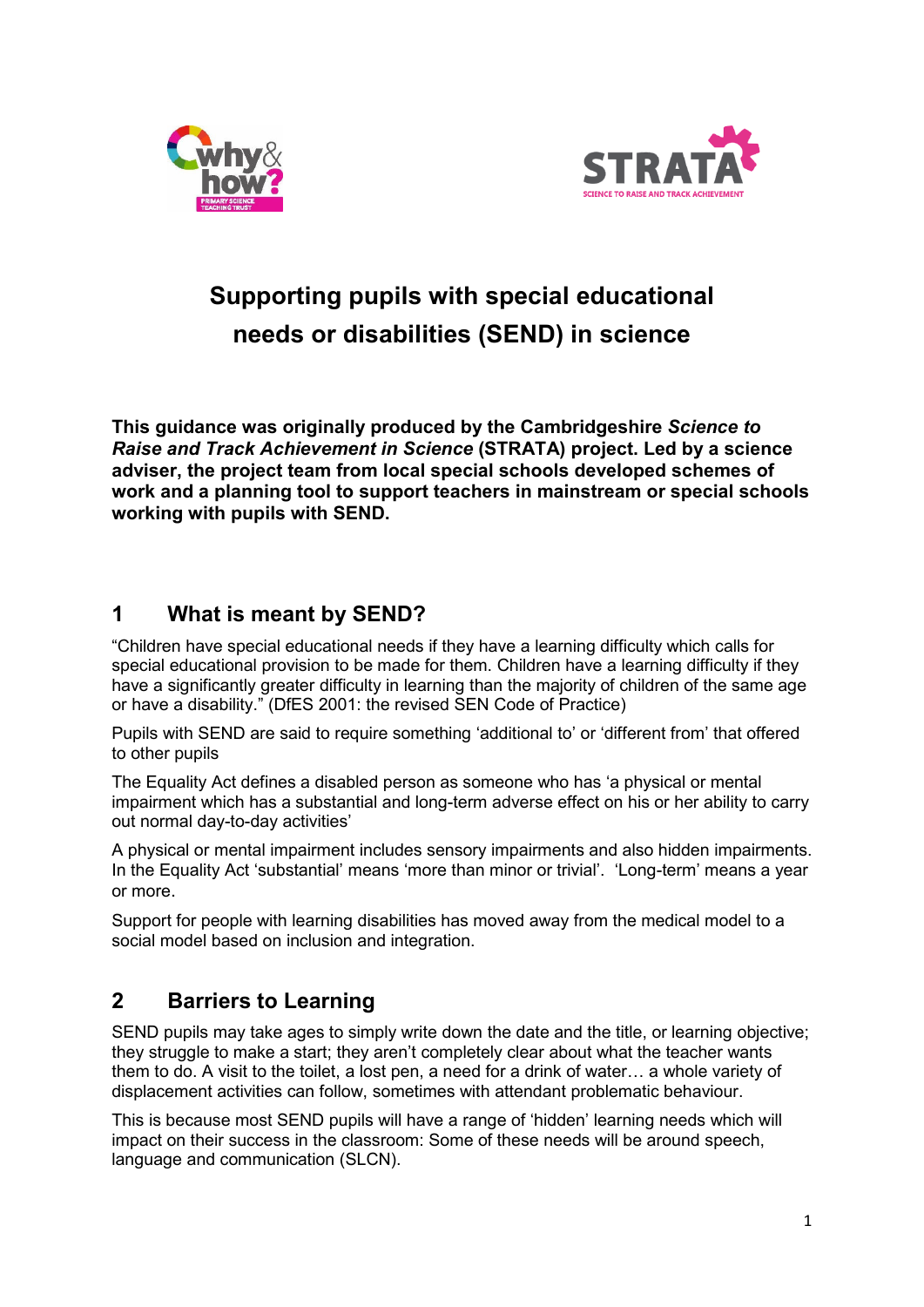These include:

• **Weak literacy skills**, Phonological awareness is the ability to be aware of sounds within words and to be able to break down words into syllables and into phonemes.

Research shows that about 60-70% of young offenders have a literacy problem.

#### • **Weak numeracy skills**

Very few people lack the understanding of the value of numbers. Most students who struggle with numbers often lack confidence. Poor understanding of information, visual or auditory, will also mean that the question posed cannot be accessed.

• **Poor memory**: auditory memory; visual memory; short term memory; working memory

For some SEN pupils, the memory is like a net with holes of different sizes. He/she can never predict what information is caught and stored, and ends up remembering irrelevant chunks of some topics and very little of others. The challenge for teachers is to ensure some information has been caught in the net!

Auditory memory is the ability to recall information that has been given orally and visual memory is the ability to recall information that has been presented visually. If this is weak it will cause problems when recalling patterns, shapes and designs.

The short term memory is as the name implies. It is what we can hold in our memory for a few seconds only before transferring it to the longer term memory. Typically this is seven items, (it is possible to remember seven sets of seven etc), but a SEND student is likely to struggle.

The working memory is used when information in the short term memory and/or retrieved from the long term memory has to be manipulated eg mental maths, understanding and then following an instruction, even reading involves this process.

• **Poor discrimination/perception skills**: auditory discrimination; visual discrimination.

Visual sequencing is the ability to recognise, interpret and organise visual images and auditory Sequencing is the same skill for information given orally.

Auditory discrimination includes the ability to detect similarities and differences when listening to sounds e.g. f/th/v which can impact on discriminating between different words. It may also mean that a student cannot identify particular sounds.

Visual discrimination is the ability to recognise similarities and differences between visual images e.g. b/d/p/q. This can also cause problems identifying shades of colour and confusion with shapes and symbols. Learning vocabulary by sight only is difficult.

Visual perception is the ability to recognise, interpret and organise visual images. This can cause difficulties with organisational skills. It will also impact on understanding of abstract concepts involving shape, space and measure. It will give problems with interpreting and organising diagrams, charts, graphs and other visual methods of recording.

- **Poor word finding** i.e. the ability to access the correct vocabulary from the long-term memory. This will give difficulties naming objects; relating words to actions; use of age appropriate vocabulary and a tendency to substitute words that have a similar meaning. These pupils may have visual and kinaesthetic strengths.
- **Poor processing skills** i.e. the ability to listen to information that has been given orally, then remember it, understand it and use the information across a range of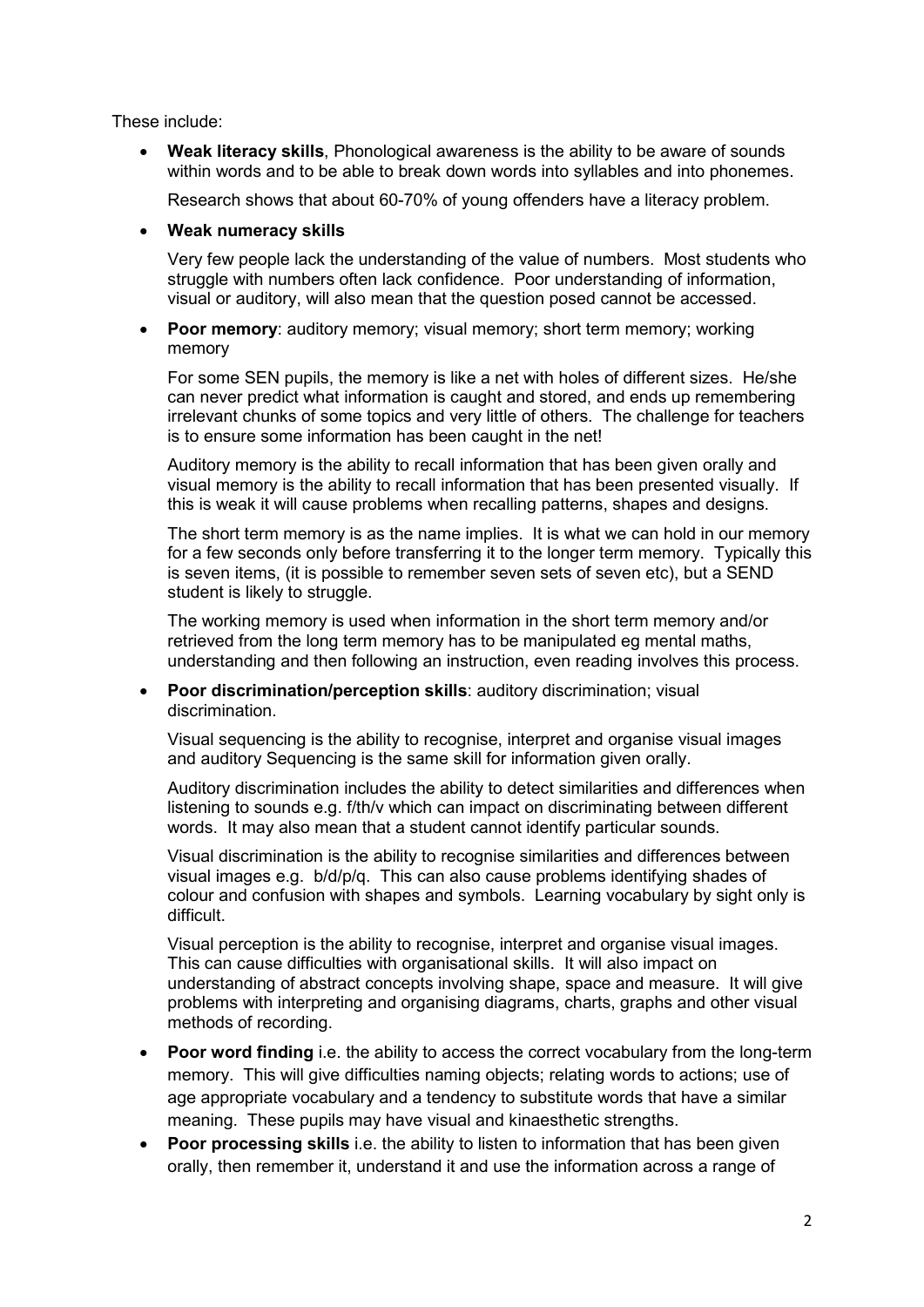tasks refers to auditory processing and visual processing is this skill where the information is given visually.

- **Poor semantic knowledge** i.e. the ability to understand narrative. This includes the ability to understand the meanings of words in different contexts, as well as a knowledge of the meaning of relationships between words. This can create problems similar to those where word finding is the difficulty, as well as problems in developing more than a literal understanding of a text. Students with this issue will require more time to process information.
- **Poor pragmatics** i.e. a weakness in the ability to use and understand language in context. Context is important because, most of what we say is ambiguous, most of what we intend to communicate is not explicitly stated. Communication needs to be explicit. For example: 'now heat some water' implies, get out a Bunsen burner, mat, tripod and gauze, measure some water into a beaker and put it onto the gauze and light the Bunsen. The SLCN student may not be able to make this inference.

#### • **Poor motor skills**

Fine motor skills refers to the ability to use the smaller muscles in the body to carry out precise tasks. This can give immature drawing skills and poor manipulative skills for using apparatus.

Gross motor skills refers to the ability to coordinate the large muscles of the body responsible for big movements. Deficiencies here will cause clumsiness in movements.

#### • **Poor spatial awareness**

Poor spatial awareness may mean it is difficult to see two or more objects in relation to each other and to self. This may result in problems with positional language e.g. before/after, left/right. There may be problems with recognising, and copying, patterns and shapes.

#### • **Poor social communication skills**

Autistic and students with speech, language and communication needs often fail to develop appropriate understanding of non-verbal communication so do not pick up on the emotion behind the words. This can also be a problem for visually impaired students. This, together with word finding difficulties can lead to inappropriate responses to situations that can escalate into confrontation.

#### • **Lack of motivation/Fear of failure**

For the learner with learning problems, constant, unremitting lack of success in learning the things he or she needs to learn (and that his or her peers appear to learn quite effortlessly) can lead to self-doubt and low self-esteem.

## **3 SEND categories**

The current Code of Practice recognises four areas of SEND:

- Cognition and Learning
- Communication and Interaction
- Physical and Sensory
- Social, Emotional and Behavioural

However, co-occurrence of difficulties is relatively common.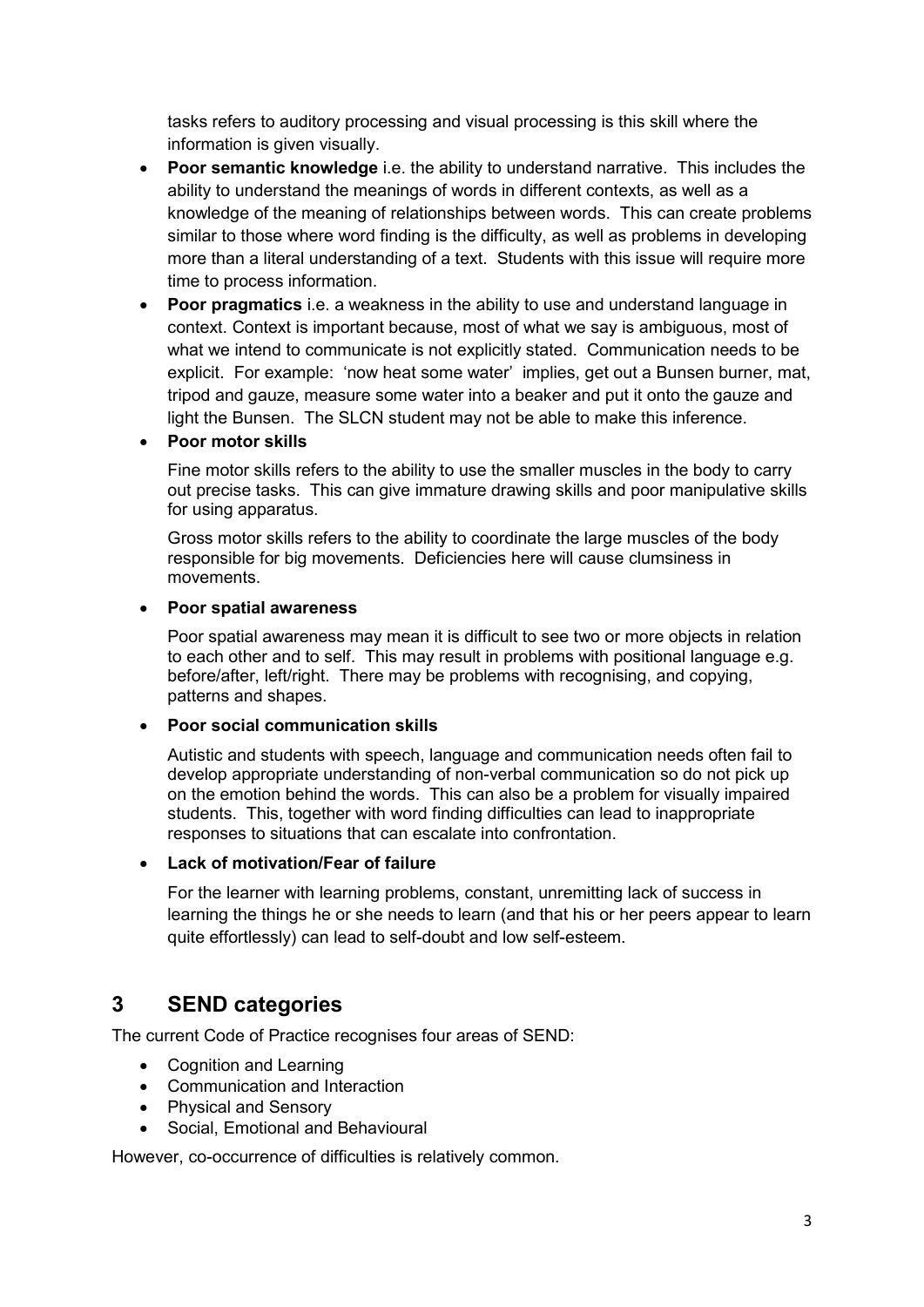Medical conditions are not automatically considered as SEND. Neither is an EAL student, where English is a second or third language or a traveller child automatically put into this category.

Approximate percentages of students are as follows:

- Moderate learning difficulty (MLD) =24.2%
- Behaviour, emotional and social difficulties (BESD)=22.7%
- Speech, language and communication needs (SLCN)=16.3%
- Physical disability =3.8%
- Hearing impairment = 3.4%
- Autism spectrum disorder =  $8.1\%$

## **4 Specific difficulties exhibited by pupils**

## **4.1 Autistic spectrum condition (ASC)**

People on the autism spectrum have difficulties with both verbal and non-verbal language. Many have a very literal understanding of language, and think people always mean exactly what they say. They may find it difficult to understand facial expressions or tone of voice, sarcasm or jokes, or they may take common sayings such as 'jump to it' literally. Group situations can be difficult and independent working may be preferable in practical sessions.

It is sometimes more effective to separate out the elements of tasks into the academic and social learning required; e.g. in a science lesson pupils are asked to practise a new skill by working in a small group, and this is known to be a challenge for the pupil on the autism spectrum, so they might:

- practise the new skill without the demands of group work
- practise participating in a group but with personalised outcomes connected to the social skills required (such as taking turns, listening to others, sharing equipment and so on).

Generally, an ASC student may have very good long term memory skills but short term memory can be weak so they may not remember what they have just been told. They may struggle to transfer skills to a different situation. Problem solving tasks can lead to anxiousness and confusion. Logical thinking is generally good but lateral thinking is weak. They will tend to apply a rule consistently once they have learned it.

People with autism may experience some form of sensory sensitivity. This can occur in one or more of the five senses – sight, sound, smell, touch and taste. The student's senses may be either hypersensitive or hyposensitive. For example, someone with autism may find certain background sounds, which other people ignore or block out, unbearably loud or distracting to the extent that they cannot focus on what is being said to them. These noises can cause anxiety or even physical pain. People who are hyposensitive may not feel pain or extremes of temperature, a potential risk in practical situations. For touch sensitive individuals a touch on the shoulder or bumping into someone else may feel like a blow, causing a negative reaction. Some may rock, spin or flap their hands when distressed, others may become aggressive.

Poor body awareness may affect a pupil's potential in practical sessions requiring a high degree of coordination. There may be a co-occurrence of dyspraxia/DCD.

For all pupils on the autism spectrum, information presented visually has the benefit of being static and provides a reference that can be returned to over time.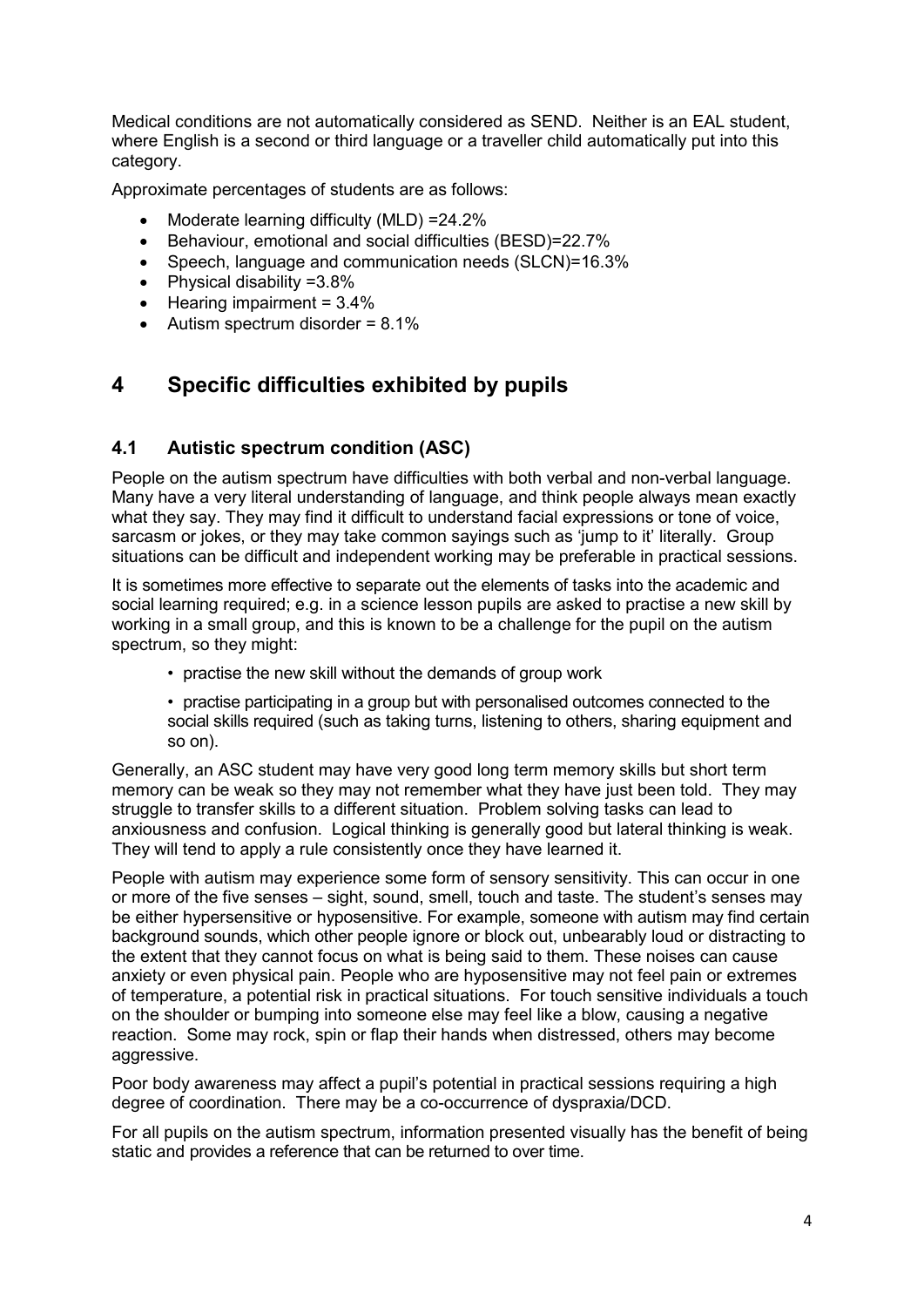The ASC student is likely to have clearly defined boundaries between home and school and the concept of homework is difficult for them – school = work not home. A homework club can allow work to be completed before finishing at school.

Strategies:

- Keep instructions short and use visual prompts eg lists
- Identify strengths and focus on these to give best work output
- Use of positive behaviour management strategies
- Classroom position should minimise the chance of distraction
- Avoid unnecessary change; a predictable environment is best

When organising a practical session consider:

- All equipment to be used is kept in clearly labelled, accessible locations
- Only items for current use are out
- Surfaces are kept clear
- Work surfaces are kept organised

• Symbols can be used to represent tasks and these are taught to pupils. Make sure you use clear, concrete images and avoid abstract images.

## **4.2 Attention deficit disorder (ADD/ADHD)**

ADD is a term used to describe the condition of children who have long-term difficulties in attention, if they also show hyperactivity and impulsive behaviour it is ADHD. The ADD students will show the characteristics of the ADHD individual but without the impulsive behaviours so may get overlooked.

Attention deficit behaviour is not a discipline problem where the pupil wilfully ignores school rules and normal punishments are unlikely to work.

ADHD is caused by an imbalance of chemicals in the brain. ADHD is a medical diagnosis. Sometimes doctors prescribe tablets (stimulants such as Ritalin, Concerta, Equasym or a non-stimulant such as Strattera) which help children to focus and have better impulse control. There will be problems with concentration, paying attention and following rules. Students with ADHD find listening to and remembering instructions difficult. They are often out of their seats and distract others. Their classmates sometimes find them irritating.

There are aspects of an ADHD pupil's behaviour that he/she cannot control in all situations. These pupils find it impossible to think through situations before reacting. He/she will find it hard to pull back from criticism and secondary behaviours will often arise. Praise is received well, as is a calm and positive atmosphere; high intensity activity will wind the student up. Use of a time out card with an agreed activity eg running around the field, or an agreed place to go to chill out can help to settle the student.

70% of children with Attention Deficit Hyperactivity Disorder will also have SLCN

Strategies:

- make instructions clear and simple
- use rewards to encourage good behaviour
- give immediate sanctions for poor behaviour
- be consistent and calm
- think ahead about potentially difficult situations and how they might be managed
- encourage and give frequent meaningful praise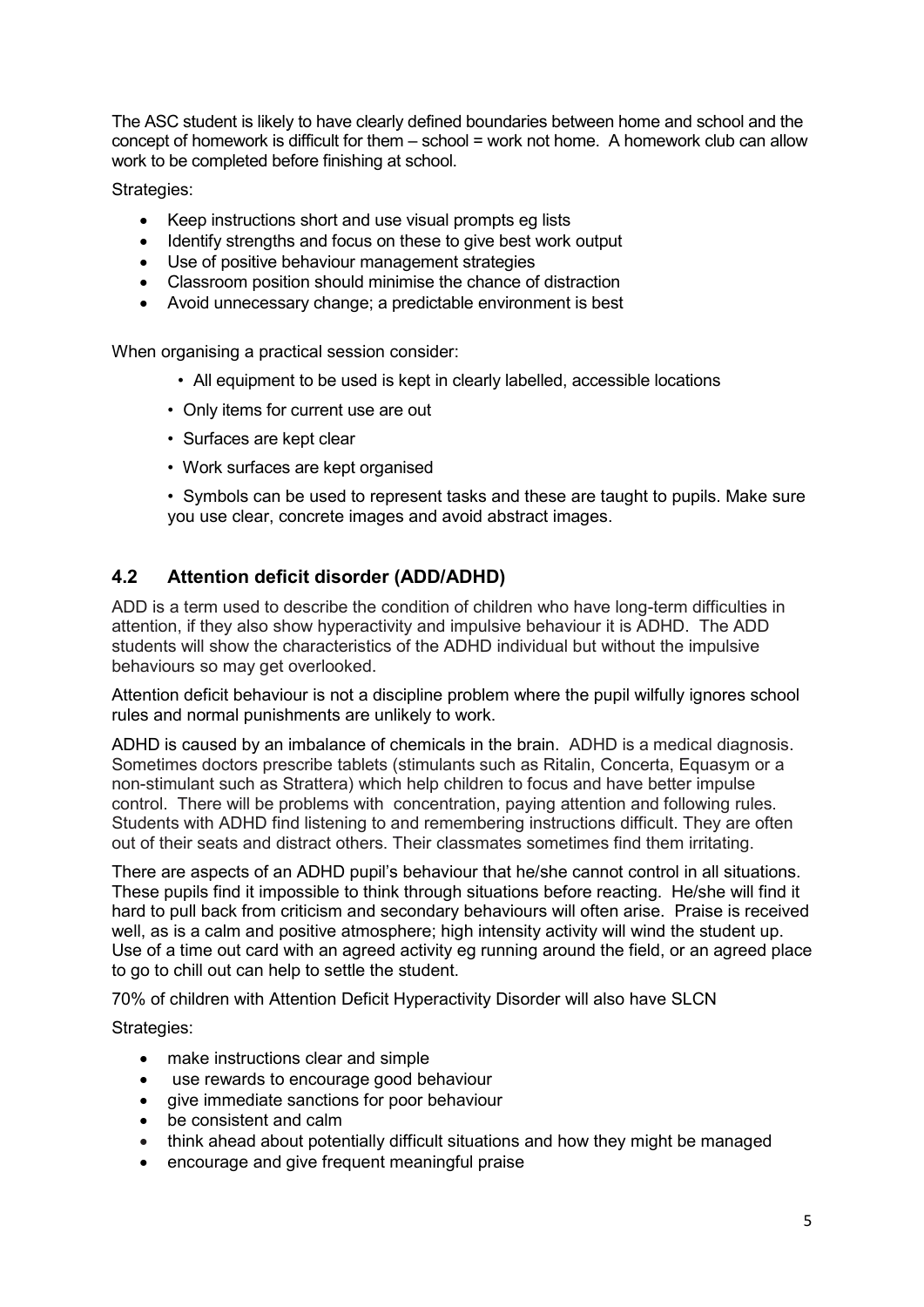When organising a practical session consider:

- Break the task into manageable steps
- The best way to present any instructions e.g. some pupils prefer diagrams, others a checklist
- Using ICT
- Use minimum and least concentrated amounts
- Use plastic containers instead of glass where appropriate
- Best pupil groupings and level of supervision

## **4.3 Cerebral Palsy**

Cerebral palsy is not just one condition but a group of complicated conditions that affect movement and posture, stemming from damage to or failure in the development of the part of the brain that controls movement.. It takes many forms with different students showing a different degree of need. There will be learning difficulties for some students. There will be poor motor skills and hand-eye coordination. It is likely to result in poor spatial awareness and/or perceptual difficulties with associated problems in maths and handwriting. The student is likely to be easily tired especially as the day progresses.

It may include:

- Spasticity poor movement, stiff/weak limbs.
- Athetosis involuntary movements, dribbling etc.
- Ataxia poor balance and muscle coordination, difficulty with walking and speech production.

Strategies (need to be specific to individual):

- Encourage independence
- Be clear about any equipment needed and how to use it to support pupil
- Be aware of any other difficulties e.g. perceptual, communication

When organising a practical session consider:

- Allow additional time for tasks
- Avoid detailed manipulative tasks
- Consider specialist seating in the lab
- Support movement around the lab

## **4.4 Complex Learning Difficulties and Disabilities (CLDD)**

Children and young people with Complex Learning Difficulties and Disabilities (CLDD) have conditions that co-exist. These conditions overlap and interlock creating a complex profile. The co-occurring and compounding nature of complex learning difficulties requires personalised learning. Students with CLDD present with a range of issues and combination of layered needs – e.g. mental health, relationships, behavioural, physical, medical, sensory, communication and cognitive.

Their attainments may be inconsistent, presenting an atypical or uneven profile. In the school setting, learners may be working at any educational level, including the National Curriculum and P scales.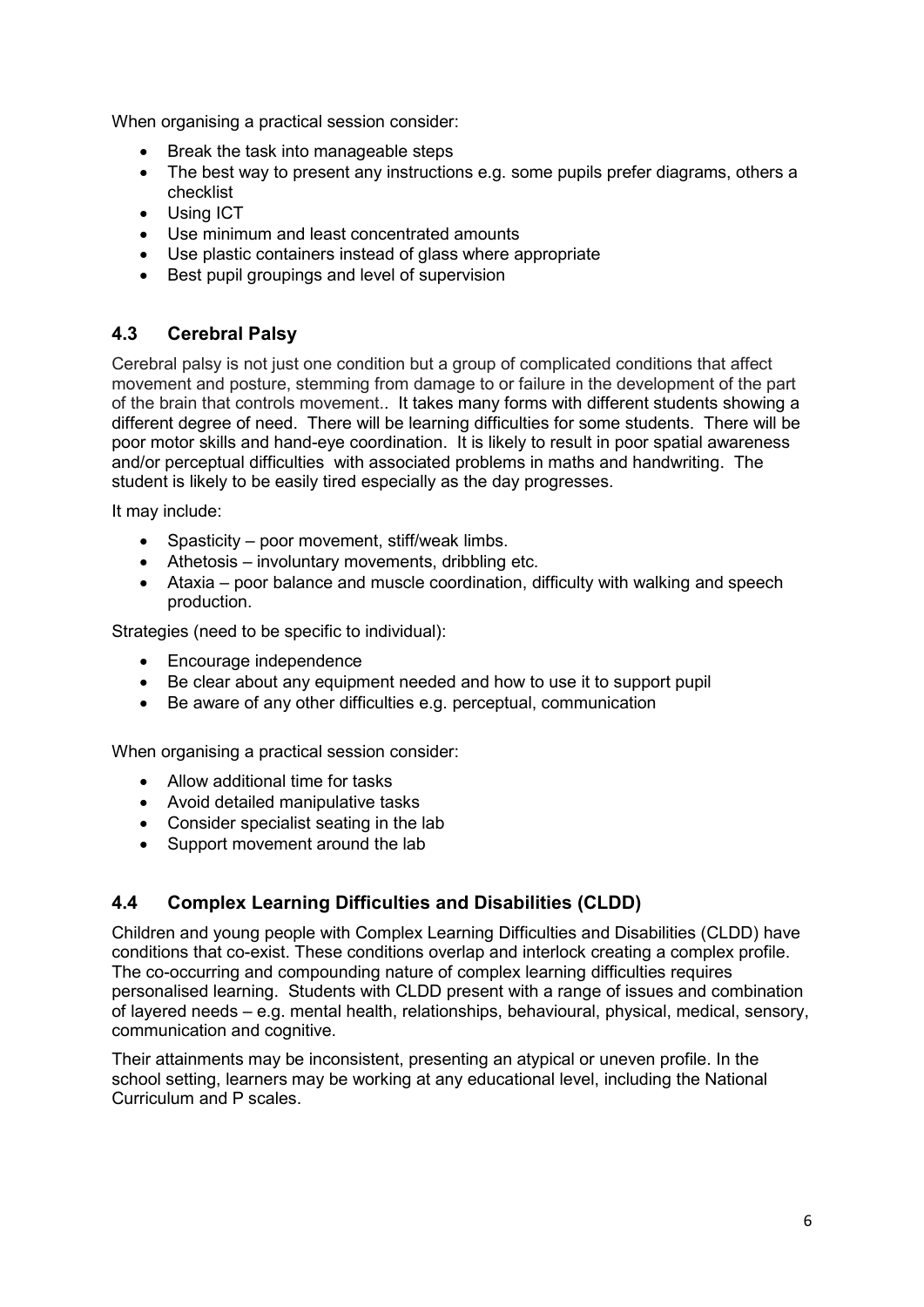## **4.5 Developmental coordination disorder (DCD/dyspraxia)**

The dyspraxic pupil used to be said to have 'clumsy child' syndrome. However, the issues go way beyond motor issues especially for the older pupil. Where there has not been a diagnosis he/she may not understand what is causing their problems which include:

- difficulty with activities requiring use of both hands together;
- difficulty holding a ruler steady with one hand;
- can't remember how to use equipment:
- difficulty stabilising materials with one hand whilst using equipment with the other;
- poor balance means some students struggle when sitting on high stools;
- the extra concentration required for the physical writing process means individuals lose thread of arguments;
- difficulty in coordinating eye tracking and head movements creates problems when copying from the board;
- poor visual motor integration;
- poor spatial relationships and perceptual difficulties "sees" diagrams differently if looking at them from the side;
- difficulty locating work to be copied;
- poor auditory processing may have only just processed one instruction while the next has already been given;
- can't retain verbal instructions:
- poor memory and organisation:
- difficulty listening;
- short attention span, so can appear daydreaming a lot of the time;
- tendency to opt out when things are too difficult;
- sensitivity to noise, light, temperature; direction finding; general organisation.

#### Strategies:

- Prepare diagrams for the student to label.
- Allow the use of templates.
- Allow individual extra time to complete work, with motor breaks when needed (don't keep in at break time to finish work).
- Provide part-prepared hand outs or photocopied sheets to reduce unnecessary writing.
	- Provide lists of key concepts or vocabulary spelling.
- Check the student knows what to do
- Don't ask him/her to go first as they will often pick up cues from the others about what to do.
- Use hand-over-hand methods to demonstrate how to handle equipment, or ask a peer to help demonstrate/guide.
- Secure equipment to the desk if possible
- Offer a ridged ruler or one with a cork backing.
- Provide "labelling templates" with measured spaces to help centre underlining
- Provide stools with foot rests and arms or allow the individual to stand up when handling equipment such as a ruler.

When organising a practical session consider:

- Pair with another pupil who can pour or measure for them
- Leave plenty of space to work
- Use plastic equipment as far as possible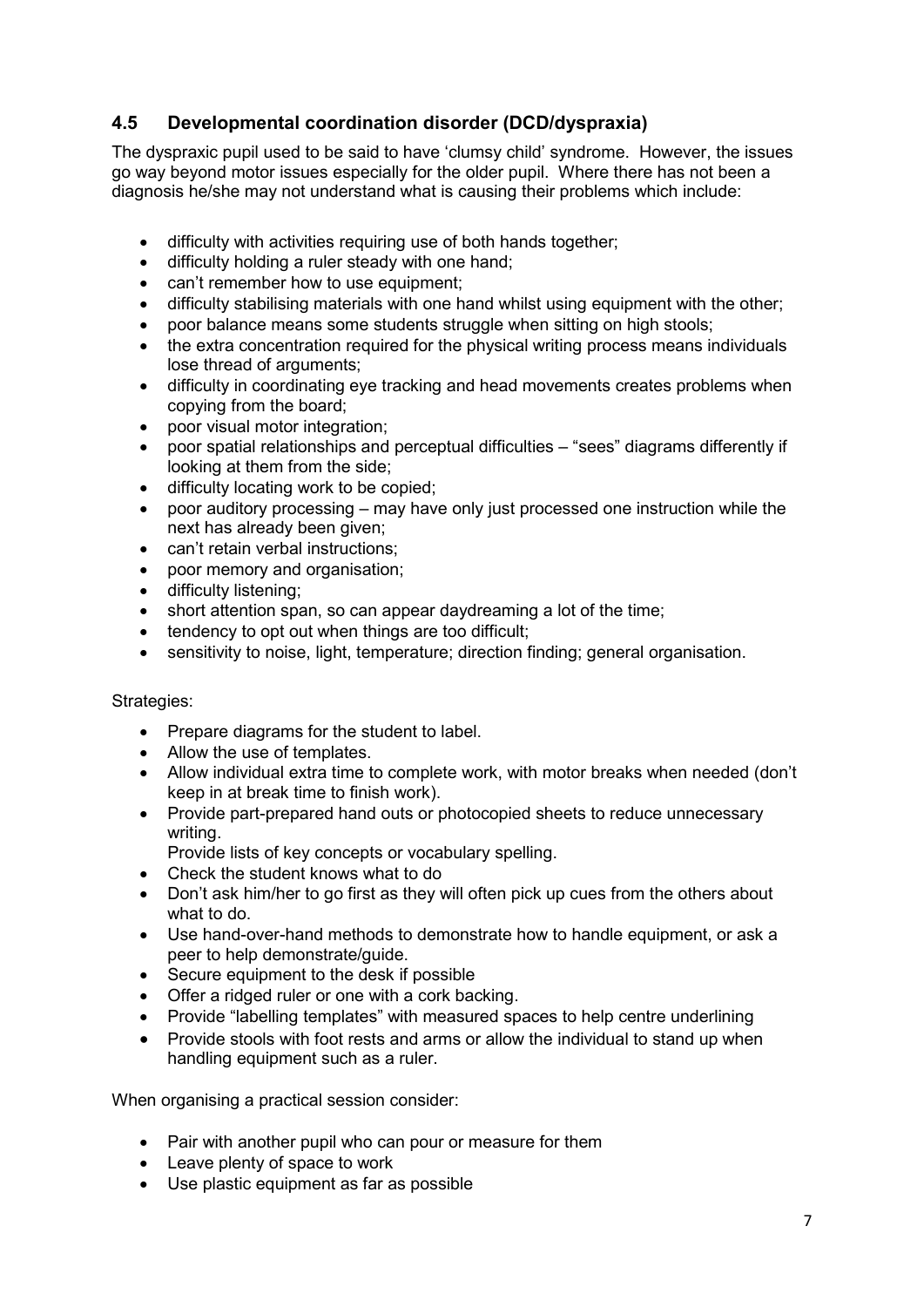- Give single instructions rather than a stream
- Use ICT to record
- Allow extra time
- Encourage pupils to work together for practical work rather than wanting a 1:1 group with a TA

## **4.6 Down's Syndrome**

Down's syndrome is a genetic condition caused at conception, due to a failure in cell division of chromosome 21. A baby born with Down's syndrome thus has three of chromosome 21 instead of the usual two, making a total of 47 instead of 46 chromosomes. In the vast majority of children, every cell in the body will have this extra chromosome (this form of Down's syndrome is called Trisomy 21). In a very small number of cases (1–2 per cent) only some of the cells will contain the extra chromosome – called 'mosaic'.

 A five year-old Down's Syndrome pupil will be typically two years behind developmentally but the gap widens as the pupil gets older. These children are not just developmentally delayed – they have a specific learning profile with implications for their learning. A key strength is the fact that they are strong visual learners and a key weakness is the ability to listen to, process and retain speech, ie. they can be poor auditory learners. They will probably have delayed motor skills – fine and gross. They may also have impairments in auditory and visual development, speech and language delay, poor short-term auditory memory, shorter concentration span, difficulties with consolidation and retention, generalisation, thinking and reasoning difficulties, sequencing difficulties and may show avoidance tactics.

#### Strategies:

- Recognise that they are strong visual learners
- Use simple and familiar language, short sentences and clear instructions
- Give the pupil time to process language and form a response
- Provide short listening activities to develop listening and auditory processing skills
- Provide additional practice to develop and consolidate skills

When organising a practical session consider:

- Coloured tape attached at regular intervals to e.g. lever-arm balances, large rotary thermometers, metre rules to enable pupils with limited numeracy skills to measure 'small', 'medium and 'large' quantities
- Partner up with good role models
- Keep routines consistent
- Keep tasks short and achievable

## **4.7 Dyscalculia**

Only seen in 1-2% of the population. This is not just a pupil who struggles with number but someone who has problems with recognising what numbers represent, they retain a 'onesbased' concept of number. There may be difficulties with some or all of:

- mastering simple number concepts;
- understanding number relationships;
- understanding spatial relationships;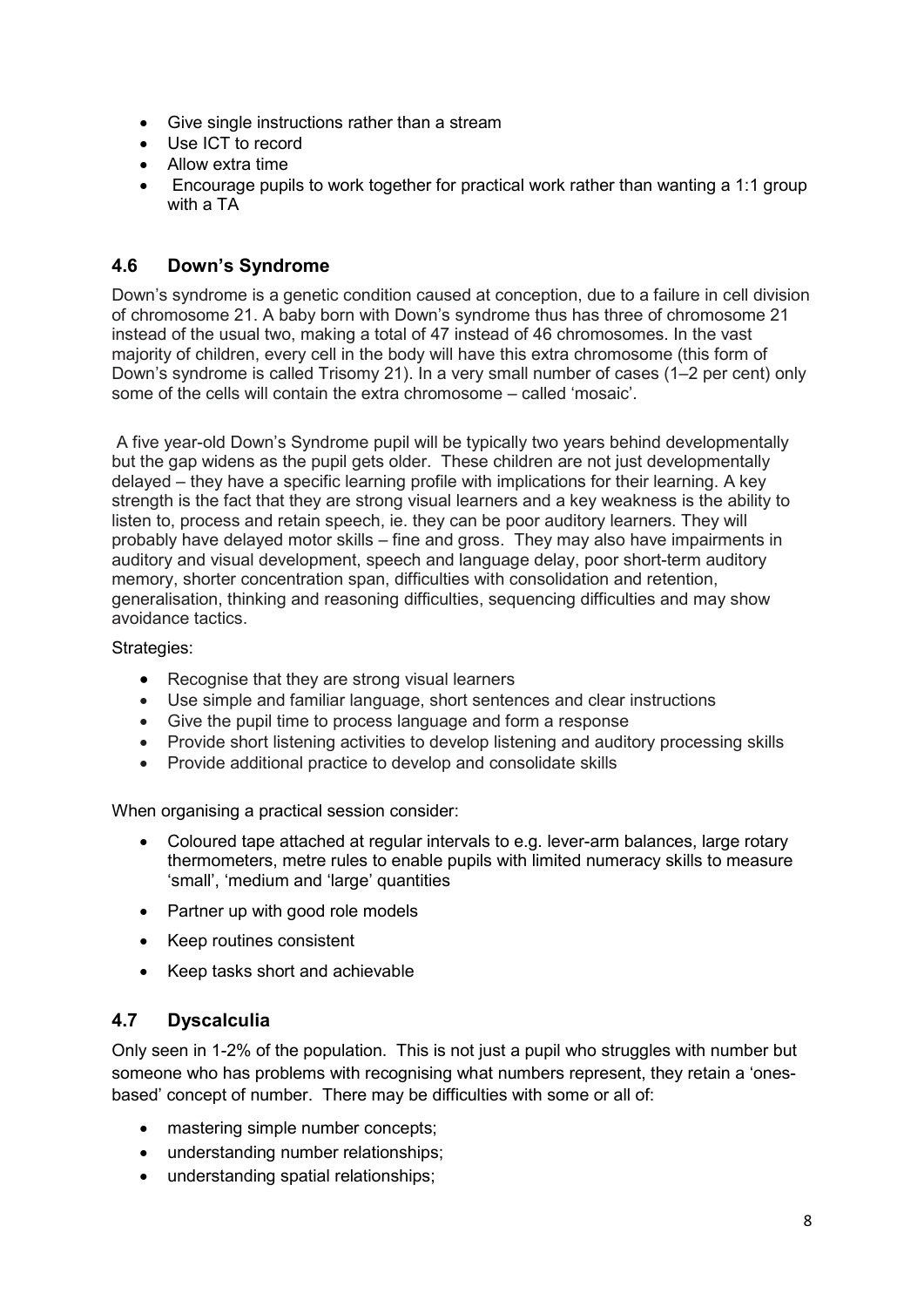• learning algorithms and applying them.

The main problem areas are language; visual and auditory discrimination; sequencing; speed of information processing; concentration; long term semantic memory (remembering facts) and working memory; confidence and self- esteem.

Dyscalculia can exist without accompanying literacy difficulties. However, the majority of dyslexic individuals will have difficulties in some or all areas of mathematics. These pupils are much more likely to rely on immature strategies such as counting on fingers. Rote learning will not help these pupils; they need to have understanding based learning starting with the basics. This will be helped if concrete materials are used to turn what are essentially very abstract concepts into something more transparent but be aware of the impact this may have on self-esteem where others have moved past this dependence. Many will also benefit from being encouraged to draw, and use, simple diagrams.

Take care with the language of maths and make sure that the student is absolutely clear what is being asked. Avoid lengthy explanations and instructions which may cause the learner to switch off. Give ample processing time and lots of opportunity for over learning.

Strategies:

- reassurance when any mathematical skills are needed
- use concrete apparatus to help e.g. number lines, unifix blocks
- support for a specific mathematical skill needed in the lesson games are helpful!
- check the mathematical language is understood
- use ICT

When organising a practical session consider:

- use templates to help drawing tables and graphs
- asking them to talk through what graphs and tables are showing
- allow extra time to complete tasks 'with numbers'

## **4.8 Dyslexia**

Dyslexia is a learning difficulty that is a significant and persistent difficulty primarily affecting the skills involved in accurate and fluent word reading and spelling. This is due to problems with: working memory; phonological processing; sequencing and organisation. Dyslexia occurs across the range of intellectual abilities. It is best thought of as a continuum, not a distinct category, and there are no clear cut-off points. Co-occurring difficulties may be seen in aspects of language, motor co-ordination, mental calculation, concentration and personal organisation, but these are not by themselves markers of dyslexia.

A good indication of the severity and persistence of dyslexic difficulties can be gained by examining how the individual responds or has responded to well-founded intervention.

Many dyslexics have sequencing problems and cannot process information in the working memory. This affects their ability to use oral as well as written information. 'Teacher talk' needs to be differentiated to take into account the fact that a dyslexic is unlikely to keep oral information sequenced and with adequate detail due to working memory deficiencies. Do not expect a dyslexic student to do routine copying, especially from a board. He/she will not even be reading the work, they will be copying letter by letter so comprehension will be minimal.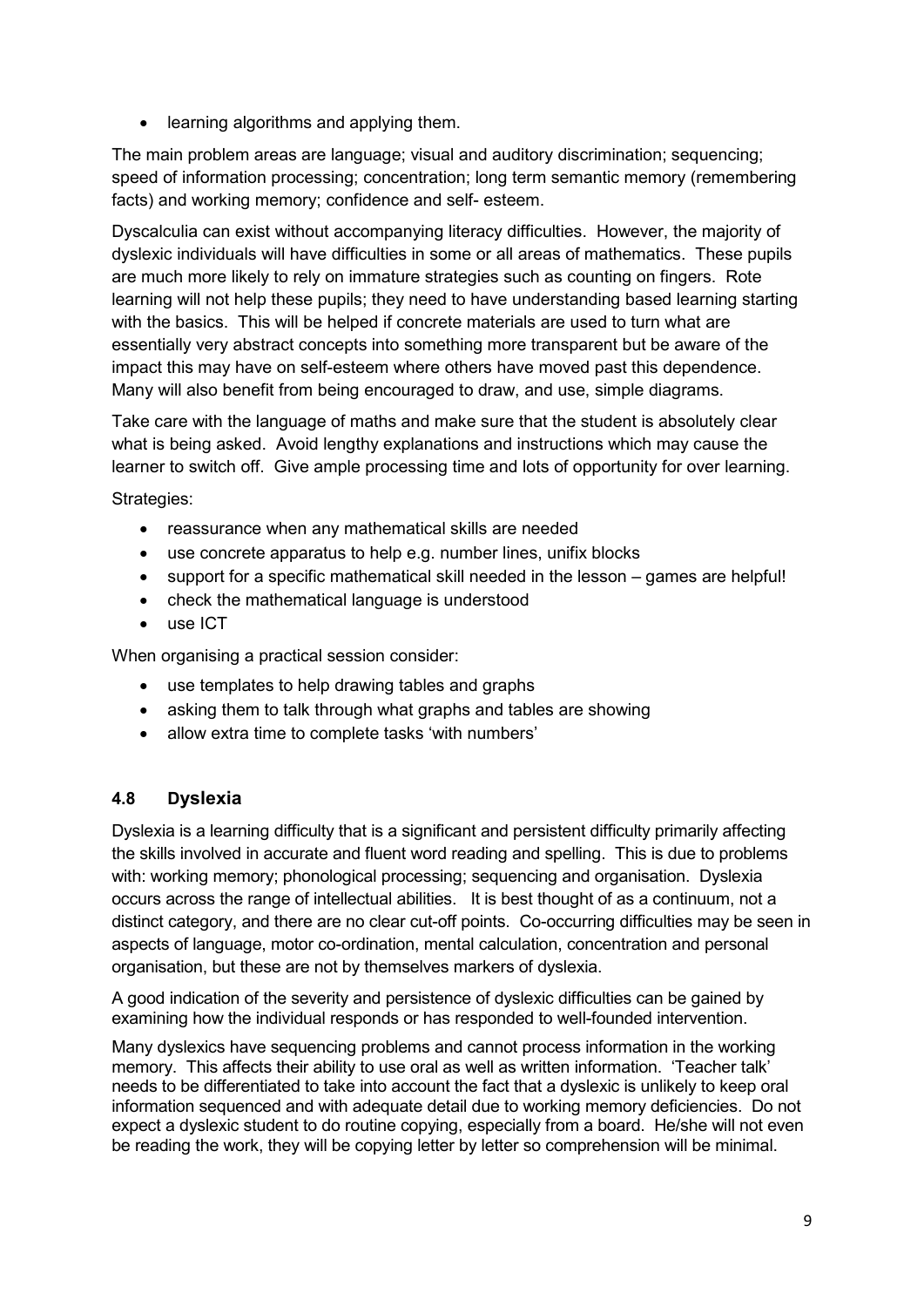It can no longer be assumed that a dyslexic student will be allowed additional time in external exams. It is necessary to demonstrate a reduced processing speed using appropriate test results.

Strategies:

- Use visual prompts to direct students
- Give only one or two instructions at a time
- Build a topic specific vocabulary guide
- Provide a transcript of text on the board for the student to highlight
- Encourage the use of mind maps/pictures/flow charts this increases a spatial approach
- Use lots of short activities to reinforce concepts
- Offer extra time to complete work
- Create over-learning opportunities for automaticity
- When assessing writing look for quality before quantity
- Find ways to compensate for working memory difficulties (e.g. joggers)
- Use a minimum of 12pt type, or ideally 14pt, in written text and sans serif fonts like Ariel, Helvetica or Tahoma, that are rounded and reflect a cursive script

When organising a practical session consider:

- Make it multi-sensory
- Set realistic challenges
- Provide tables and grids to record in
- Helping pupils to sequence the practical work using diagrams

## **4.9 Emotional, social and behavioural difficulties (ESBD)**

This student may engage in low level disruptive behaviours such as not bringing equipment, losing work, asking unnecessary questions, wandering round the classroom etc to avoid failure − the pupil attempts to structure situations so that they do not have to test themselves in any way. Their behaviour may be more confrontational such as directly refusing to cooperate with adults' instructions.

The student with BESD may put self-actualisation and esteem in his or her peer group ahead of their safety needs, ie showing off in class in a practical lesson could endanger themselves or others. 40-60 % of children with behaviour disorders will also have SLCN.

Pupils with BESD are usually on the receiving end of a lot of negative comment from everyone around them. If they start to feel bad about themselves as a result, it is likely to make their behaviour worse. It can really help if adults in school make a special effort to stay positive. Keep language positive, for example: when the student misbehaves, saying what you want them to do, rather than what you don't want eg 'John, I want you to keep your hands on the table' instead of 'John, stop bothering Paul' and making sure that praise describes exactly what the pupil has done − eg 'Well done for…' rather than just 'Good girl'.

Strategies:

- Create firm expectations by displaying and repeating rules clearly and reminding students of a rule when he/she starts to misbehave rather than having a go at him/her.
- Give advance warning of any changes to regular events.
- Give very clear guidelines, for instance: 'I expect you to have produced at least four sentences by ten past ten. I will be asking you then to share them with your lab partner'.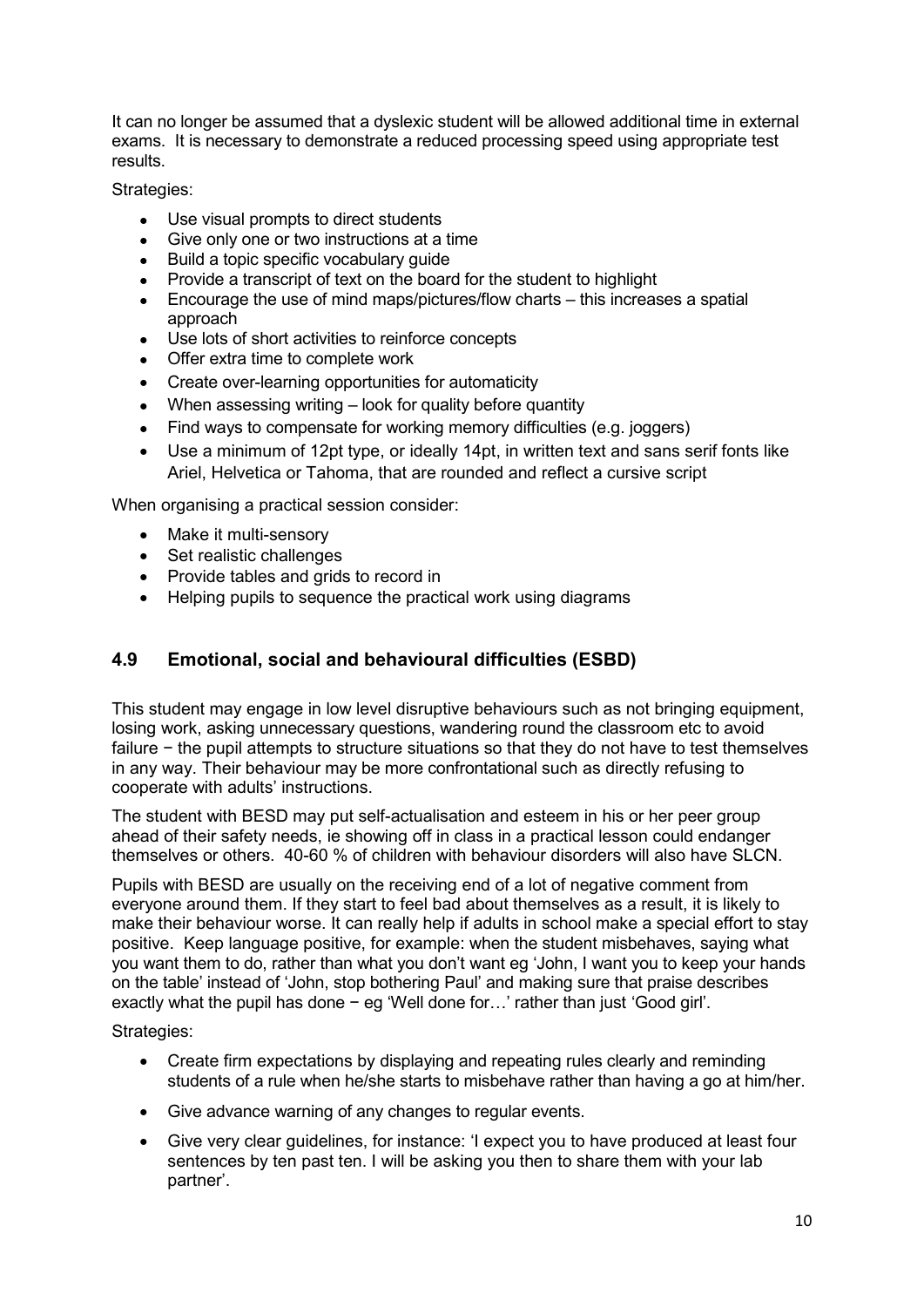- Use eye contact and non-verbal signals, wherever possible, to let the pupil know when their behaviour is inappropriate.
- Label the behaviour and not the pupil − eg 'Sam, playing with fire can cause accidents' instead of, 'You idiot'
- Use language of choice to remind pupils when they start to misbehave that they have not made a good choice − 'Not a great choice, Chloe − better think again'.
- All sanctions threatened must be applied.

When organising a practical session consider:

- Firmly establish laboratory routines.
- Use minimum and least concentrated amounts of chemicals
- Use plastic rather than glassware where appropriate
- Choose the best groupings
- Err on the side of caution with safety equipment
- The level of supervision needed

#### **4.10 Hearing Impairment**

There are different types of hearing loss:

- Conductive hearing loss this means any cause or condition that affects the progress of sound into the ear canal or across the middle ear. Conductive problems can often be treated by medicine or by surgery; for example, glue ear, which occurs when fluid builds up in the middle ear, can be treated by an operation to insert a grommet
- Sensori-neural hearing loss this means defects in the fine structure of the inner ear or sound pathways to the brain. Usually high-frequency sounds are most affected. This hearing loss is more likely to be permanent.
- Mixed loss this means both types of hearing loss. It is not enough to know that a pupil has a hearing loss; you need to know which sounds are affected and by how much.

Poor hearing may be indicated by poor diction, poor spelling or problems with oral information. The issue may be slight, moderate or profound. A low frequency loss will affect the ability to hear vowel sounds whilst high frequency loss affects the consonants. One student in ten will have a degree of hearing loss at some time and one in four hundred will have a permanent loss. The problem may affect one or both ears.

Losses are measured in decibels (dB).

- Mild loss is outside the normal range (greater than 20dB and less than 40dB). This would mean a pupil might have difficulty in hearing faint or distant speech, listening and concentrating in classroom or in other noisy environments, and possibly some delay inspeech and language skills.
- Moderate loss is 41 to 70dB. Most pupils with moderate hearing loss have significant difficulties with speech and language and they generally need to use hearing aids.
- Severe loss a loss measured at between 71 and 95dB, means speech may not be understood without hearing aids or lip-reading. Speech and language are likely to be significantly affected.
- Profound loss a profound loss (96dB and over) means no speech is heard without hearing aids. The pupil will find it difficult to know where sound is coming from and a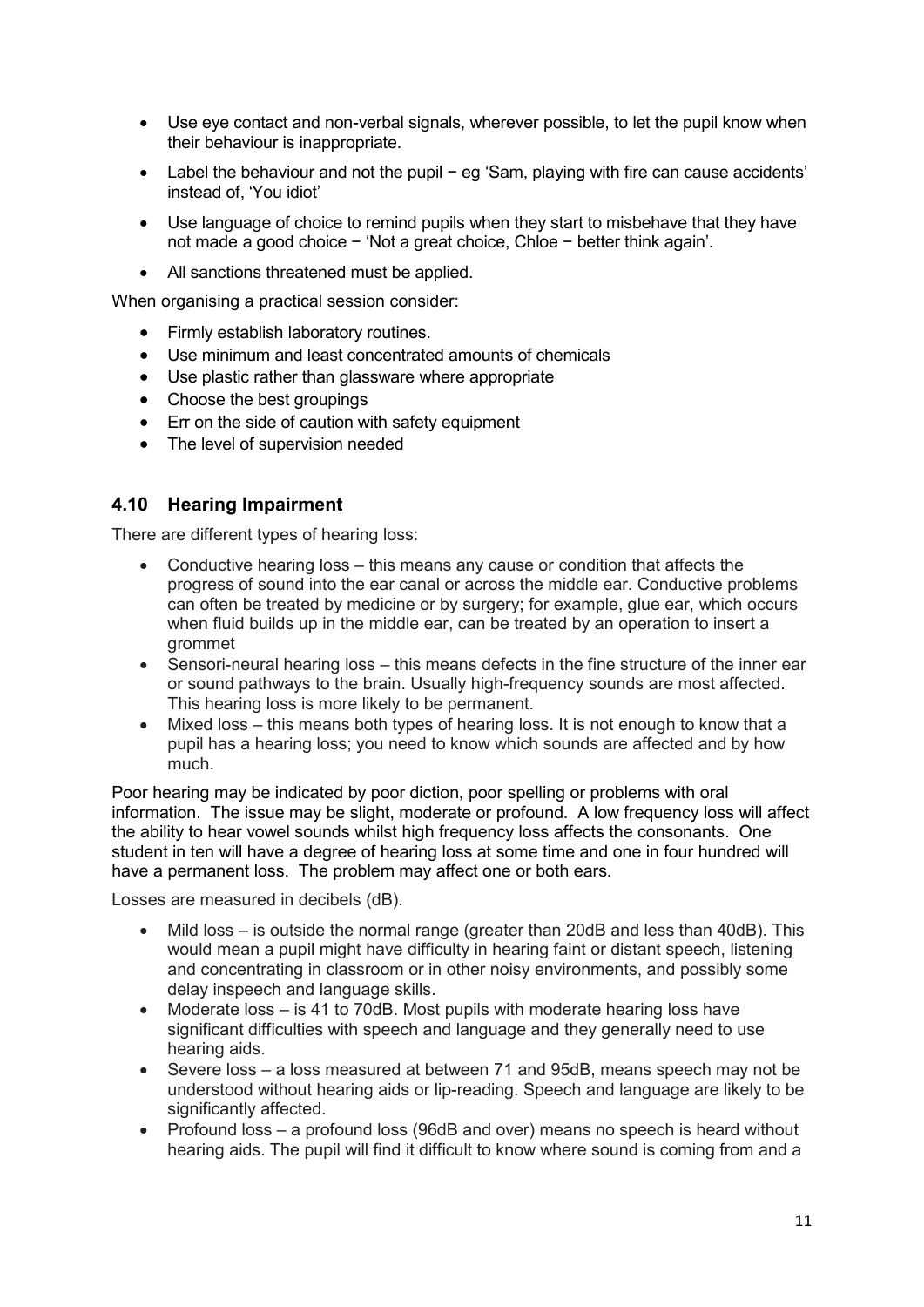high level of background noise will make things worse

Problems arising may include poor understanding of the task, difficulty with communicating within the group and frustration because of this.

Strategies:

- Talk clearly
- Always face towards the student
- Be aware of lip readers, do not create a silhouette of your face by standing in front of a light source he/she will also need to be able to see other members of the class
- If using a radio microphone, switch it off when addressing other individuals, especially if raising your voice.
- Give time to process information
- Thinking about acoustics in an echoing lab

When organising a practical session consider:

- Check safety procedures are understood
- Cochlear implant pupils and static electricity issues
- Reducing class announcements during practical work
- Seat away from 'heavy traffic areas'
- Label new equipment and processes to help develop vocabulary

## **4.11 Moderate/global learning difficulties (MLD/GLD)**

These students have a general or 'global' developmental delay and have difficulties in acquiring basic literacy and numeracy and with learning across all areas of the school curriculum. Learners with MLD may also have associated speech and language delay, low levels of concentration, co-ordination difficulties and under-developed social, emotional and personal skills. Issues may also exist with: auditory and visual memory and comprehension. They may have poor verbal and non-verbal reasoning skills and have difficulties with applying what they know to other situations. This can mean that they come to rely on a teaching assistant to direct them within the class situation; however, he/she does need a high level of support with investigation and problem-solving activities.

#### Strategies:

- Ensure that learning activities are broken down into small steps and are clearly focused
- Provide activities to develop motor skills
- Use visual and concrete materials to aid understanding
- Keep language simple and familiar in guided group work
- Make use of songs, rhymes and rhythm to aid learning sequences
- Keep instructions short and concise
- Ask children to repeat instructions in order to clarify understanding
- Provide alternative methods of recording eg. labeled pictures, diagrams, flow charts
- Ensure repetition and reinforcement within a variety of contexts
- Allow extra time to complete a task
- Organise activities to develop listening and attention skills eg. sound tapes
- Develop role play and drama activities including the use of finger and hand puppets to aid the understanding of new concepts
- Help children organise their written work by using writing frames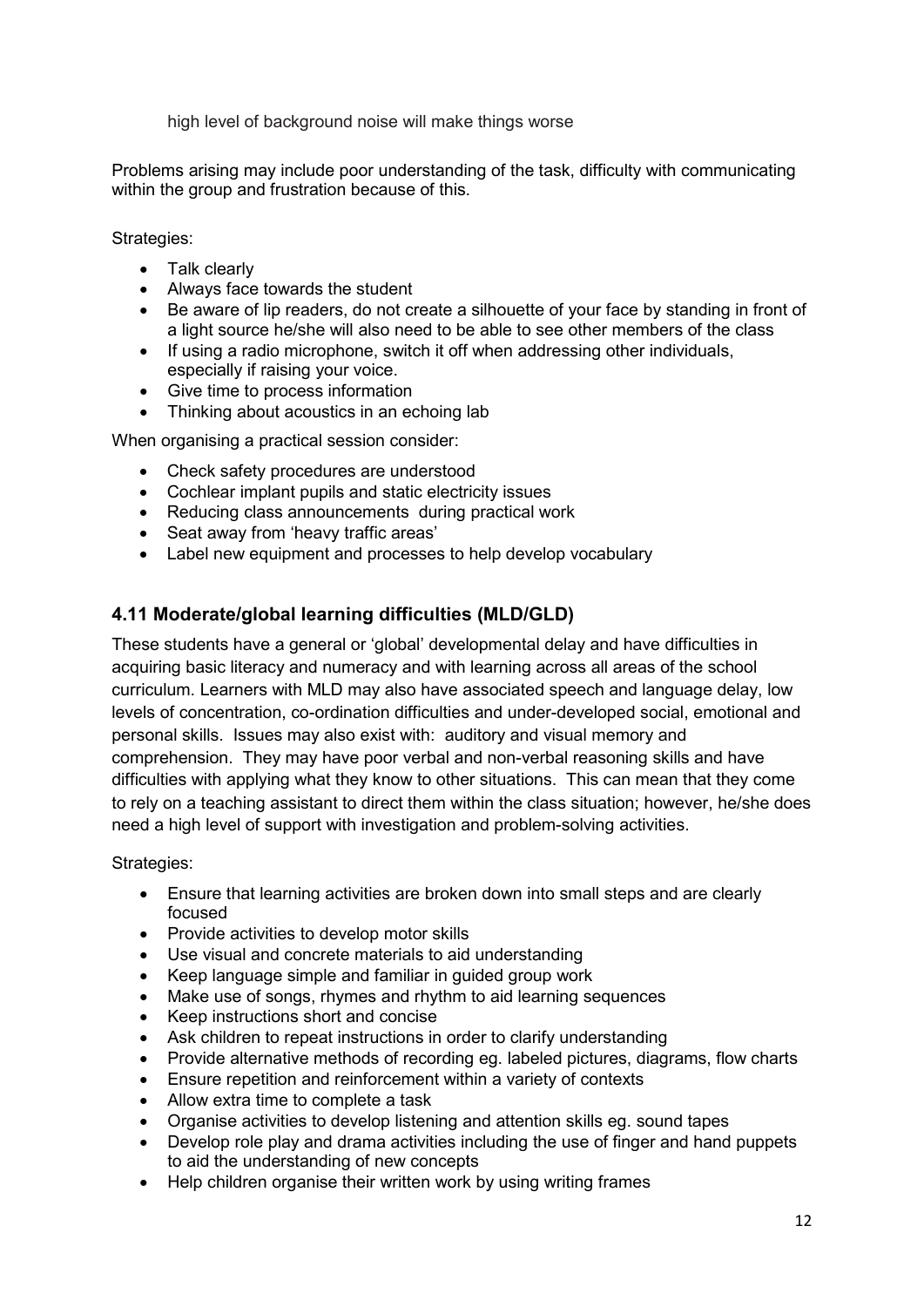• Praise every effort and successful achievement of new skills.

When organising a practical session consider:

- A multisensory approach to learning
- Relevant practical work
- Provide simple planning and recording frames
- Flow charts to show steps in practical work
- Coloured tape attached at regular intervals to e.g. lever-arm balances, large rotary thermometers, metre rules to enable pupils with limited numeracy skills to measure 'small', 'medium and 'large' quantities
- Use non-standard measures

## **4.12 Pragmatic semantic disorder.**

Usually associated with either autism or SLCN. Speech processing is extremely difficult. The young person may also have problems in understanding the meaning and significance of events. They may seem to live in a world of their own. (See autism)

## **4.13 Profound and multiple learning difficulties (PMLD)**

Pupils with profound and multiple learning difficulties have severe and complex learning needs, in addition they have other significant difficulties, such as physical disabilities or a sensory impairment.

The IQ range for profound learning difficulties is below 20. Pupils require a high level of adult support, both for their learning needs and also for personal care. They are likely to need sensory stimulation and a curriculum broken down into very small steps. Some pupils communicate by gesture, eye pointing or symbols, others by very simple language. Their attainments are likely to remain in the early P scale range.

It is important to have high expectations, as many learners with PMLD continue to slowly learn throughout their lives. They need to be allowed to experience appropriate learning opportunities that take into account their very early stage of development. They need plenty of opportunities to repeat experiences that focus on developing their communication, sensory, physical development and take account of their complex physical and mental health needs.

It can be more challenging to identify learning within the PMLD setting. Breaking down activities into very specific areas allows student monitoring.

- What is it? (define/compare new information to existing schema, incorporate new information)
- What happens? (sequencing events)
- Why? (cause and effect).
- What is it? Will draw on prior learning eg recognising the feeling/noise of a fan blowing by responding to it.
- Compare/sequence i.e. what is happening? Will be demonstrated if the student responds to the fan changing to the other side of his/her face and responding by turning to the stimulus. When the student begins to anticipate this as a repeating pattern he/she is demonstrating sequence i.e. what will happen next? To demonstrate awareness of cause and effect e.g. why did it happen? the student could be introduced to a switch that they learn will operate the fan.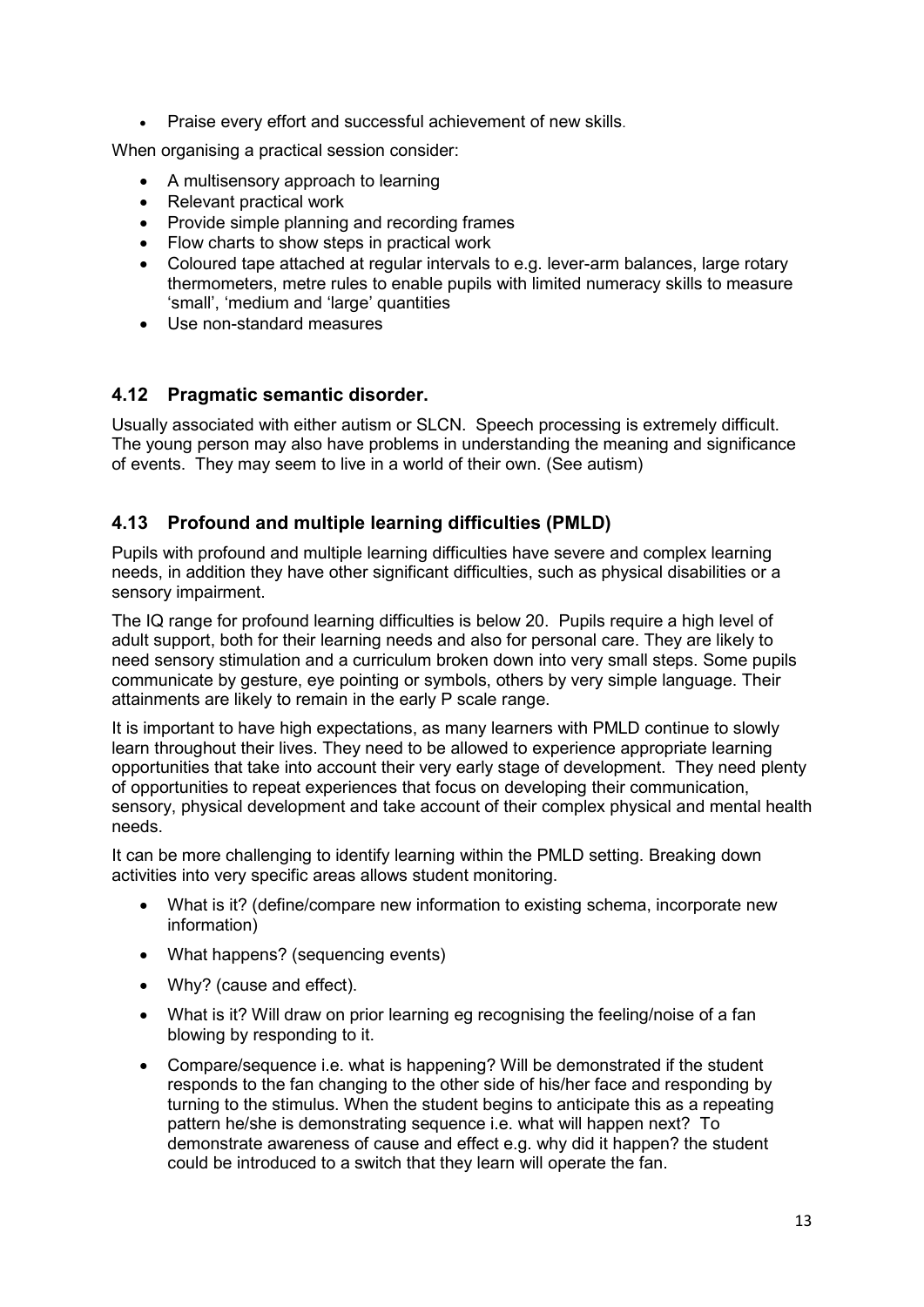This type of analysis makes the student's learning more visible. It gives the information that the stimulus is recognised and remembered and that there has been information processing and sequencing. Later visual tools may help learners to gather information, compare and select the most relevant, organise/categorise information and sequence events.

At first the learner's response is likely to be a straightforward, motor response. Later, learners may consider what they did, what happened and why, make decisions and begin to use this knowledge in future learning and increasingly complex and independent responses.

Allow learners to take risks, make mistakes and be independent as far as possible. The classroom/other environments should be organised to encourage learner choice and responsibility with the potential for the students to make connections between earlier learning and use learning in wider situations/contexts.

Strategies:

- High level pupil support
- Stimulate and refine sensory perception
- Help pupils become intentional communicators
- Consistent routines to help develop anticipation

When organising a practical session consider:

- Sensory stimulation and multi sensory
- Fun filled physical contact at times and slow, peaceful contacts at other times

#### **4.14 Scotopic sensitivity syndrome**

The main problem this causes is words are not static on the page. They may appear to cascade down the page, vibrate on the page, move randomly, go in and out of focus or remain blurred in one area. Sometimes associated with dyslexia it can also be an issue for non-dyslexics. It also causes:

- Difficulty with strip lighting.
- Feeling nauseous when reading.
- Difficulty in focussing on an object that is backlit.
- Difficulty in walking on surfaces with a tessellated pattern.
- Clumsiness
- Disorientation in an unfamiliar place.

Where this has been formally diagnosed the young person may have been prescribed coloured lenses or advised to use a particular colour overlay or coloured paper. Computer screens can be pre-set to the appropriate colour. It may be necessary to request early opening of exam papers to allow photocopying onto the correct colour.

## **4.15 Severe Learning Difficulty (SLD)**

Children with severe learning difficulties have acute global development delay, such that intellectual or cognitive impairment, coupled with possible sensory, physical, emotional and social difficulties, will make it difficult for the child to follow the curriculum without substantial help and support. These difficulties may be further compounded by poor co-ordination, and they may use symbols, or signing such as Makaton, to help with communication.

The IQ range for severe learning disability ranges between 20-35.

Young people with SLD are likely to find it difficult to understand, learn and remember new skills. As a result they will have problems with both learning skills and applying them to new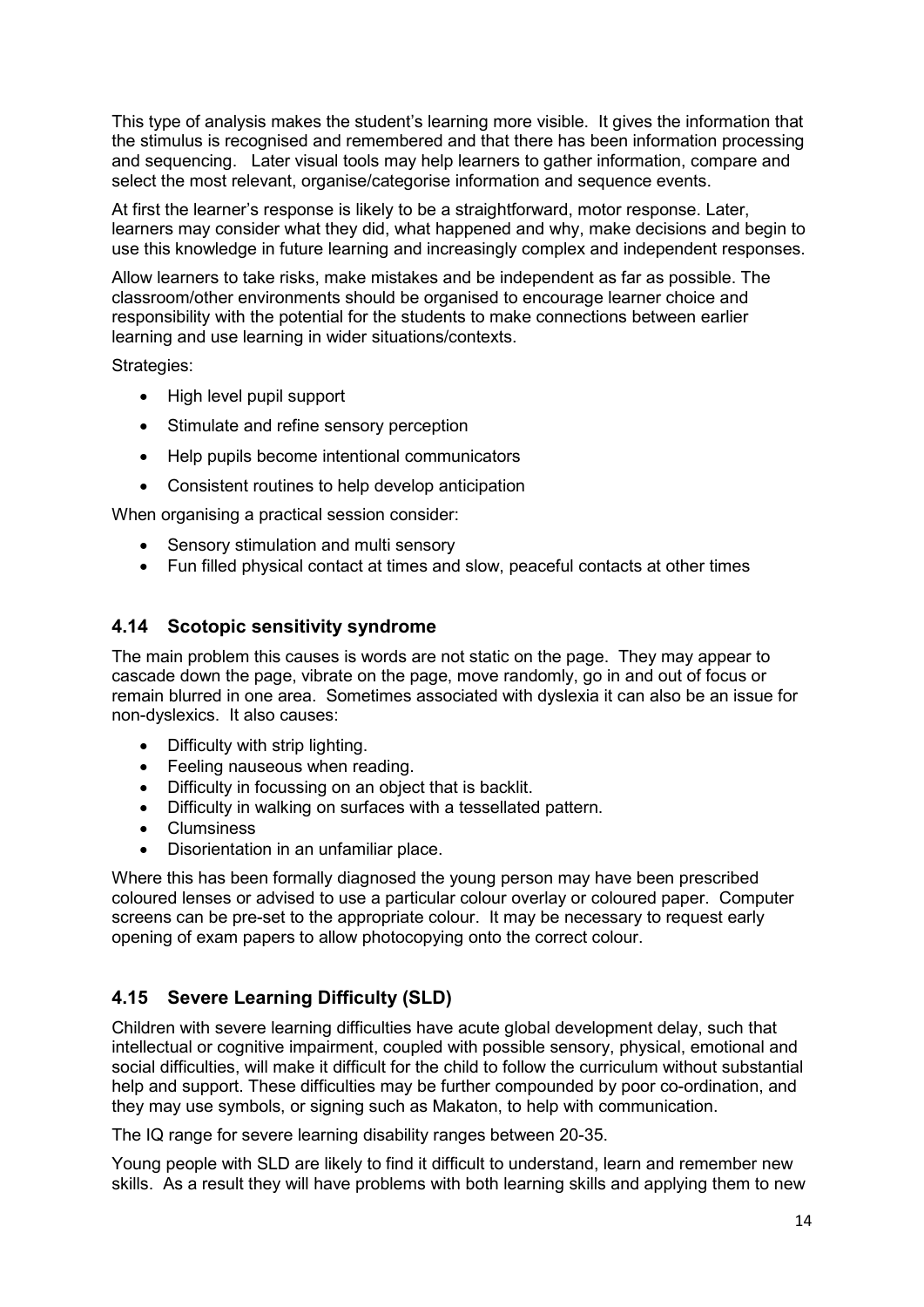situations. There may be additional problems with social tasks, such as communication and awareness of health and safety. The SLD student's attainments are likely to remain below level 1 of the National Curriculum (in the upper P scale range, P4–P8) for much of their school careers. Some pupils may use

sign and symbols but most will be able to hold simple conversations and gain some

literacy skills.

Strategies:

- Introduce a single idea at a time
- Use lots of repetition and reinforcement
- Use visual concrete materials
- Multisensory approaches

When organising a practical session consider:

- A multisensory approach to learning
- Relevant practical work
- provide simple planning and recording frames
- Flow charts to show steps in practical work
- Coloured tape attached at regular intervals to e.g. lever-arm balances, large rotary thermometers, metre rules to enable pupils with limited numeracy skills to measure 'small', 'medium and 'large' quantities
- Use non-standard measures

## **4.16 Speech, language and communication needs (SLCN)**

Probably the most common SEND, especially in under-privileged areas where up to 50% of students can be affected. SLCN is often called a 'hidden difficulty'. Many children with SLCN look just like other children, and can be just as clever. This means that instead of communication difficulties people may see children struggling to learn to read, showing poor behaviour, having difficulties learning or socialising with others. Some children may become withdrawn or isolated. Their needs are often misinterpreted, misdiagnosed or missed altogether.

Speech is the production of sounds whilst language refers to joining words together into sentences, stories and conversations, knowing and choosing the right words to explain what you mean and making sense of what people say. Communication refers to how we interact with others ie using language or gestures in different ways, for example to have a conversation or to give someone directions; being able to consider other people's point of view; using and understanding body language and facial expressions, such as: knowing when someone is bored, being able to listen to and look at people when having a conversation, knowing how to take turns and to listen as well as talk, knowing how close to stand next to someone

Therefore SLCN can affect the sound production process; the receptive language of the student; their expressive language; and/or how they communicate with others. The student may have age appropriate reading skills but is unable to make sense of what they have read. They tend to have a very literal understanding and struggle with abstract concepts. Word finding can be an issue leading to high frustration. This means that the SLCN student will struggle to follow instructions. They will have a dislike of discussion work and their word finding problems limits oral and written work. They struggle in social situations because they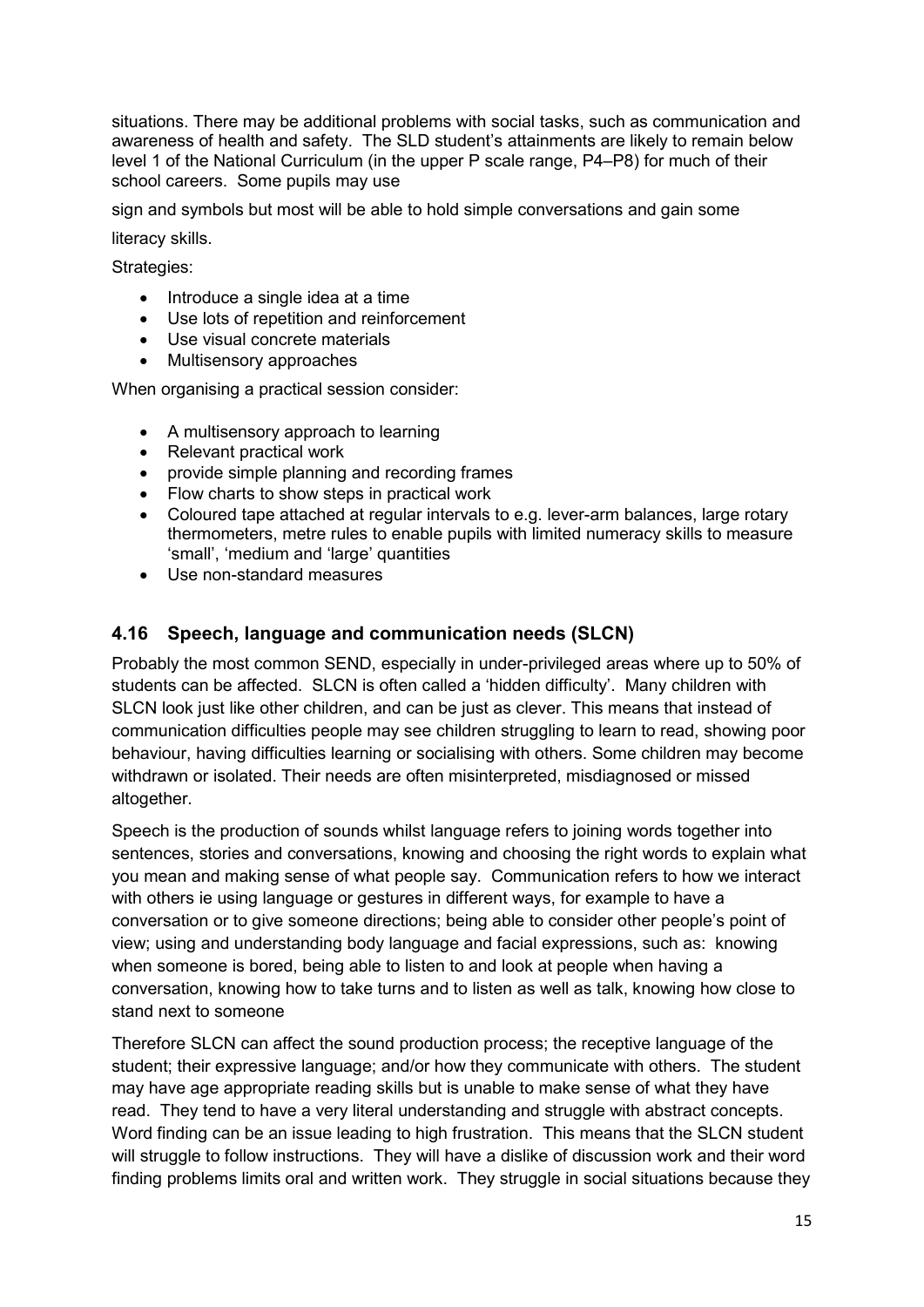don't know how to express themselves appropriately. There is a strong relationship between SLCN and issues with inappropriate behaviour.

**Strategies** 

- Gesture, drawings, photos, artefacts, prompt cards and where appropriate, symbols are used alongside words – oral and written
- Use task plans see general strategies
- Pre-teach key vocabulary, then ensure multiple and regular exposure to these words
- Specifically teach the skills of cooperation and interaction for practical work
- Teach pupils to organise work
- Be direct about rules/instructions
- Explain the purpose of the activity
- Emphasise main points
- Slow everything down
- Chunk information
- Give pupils time to answer/initiate thought processes
- The SRA Science Laboratory series is an excellent resource focussing on the vocabulary of science

When organising a practical session consider:

- Use simple instructions
- Keep close to the teacher so easy to pick up any issues
- Give clear sequence of stages of the practical
- Repeat experiments to learn by doing
- Use voice recordings, photos, prepared grids etc as evidence of learning

## **4.17 Tourette's Syndrome**

Involves both physical and vocal tics which can become more marked when the student is stressed and is seen more in males than females. The physical tics may involve blinking; foot stamping; lip biting etc and the vocal tics include throat clearing; sniffing; grunting; repetition and shouting as well as the more publicised swearing.

Students can supress tics for a period of time but this will put them under great strain. Best for everyone to completely ignore any tics to allow pupil to relax which will tend to reduce occurrence.

## **4.18 Visual Impairment**

This could be indicated in a student not diagnosed by: holding work too close or very distant, sensitivity to bright lights, shutting or covering one eye, squinting or blinking, rubbing eyes, confusion over similar shapes. There are a number of different terms that are used to describe visual impairment:

- Partial sight partially sighted pupils have enough vision to manage school tasks but may need the help of special teaching methods and materials to compensate for their visual difficulties
- Low vision pupils with low vision have severely restricted vision but can make some use of their sight. They may be able to see work or general mobility in close-up, with the aid of good lighting, careful positioning and low vision aids such as magnifiers. They may or may not use a tactile code such as Braille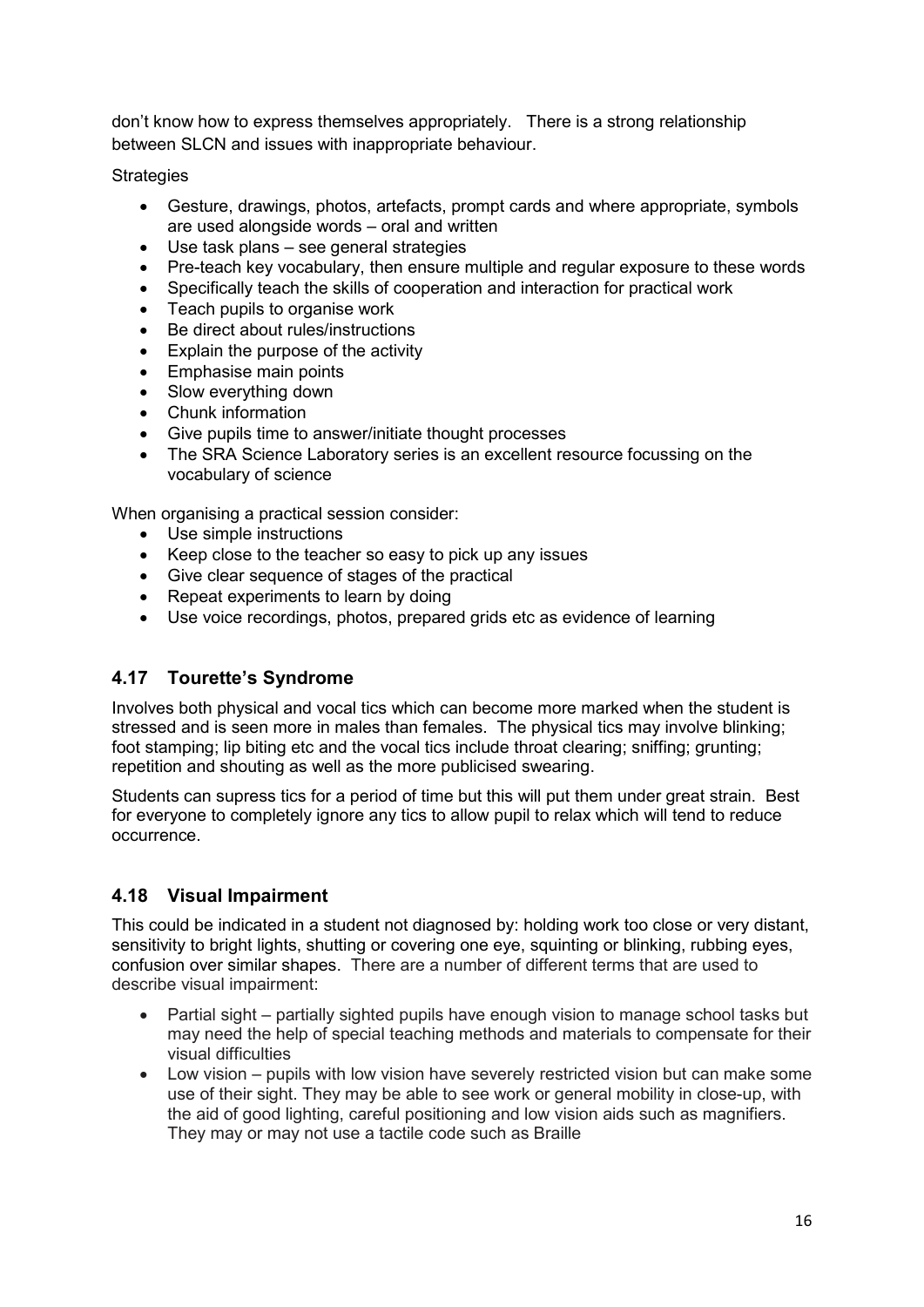• Educationally blind – pupils who are educationally blind are unable to learn through sight and have to be educated mainly by non-sighted methods, using touch and hearing only – for example, using Braille

Being 'registered blind' involves a medical definition and means that an individual is likely to function in their daily lives mainly through touch and hearing. It does not necessarily mean that they have no useful sight at all.

Because pupils with poor vision can't learn by watching, they may need tasks to be reinforced for them on an individual basis by additional explanation or modelling. They may not be able to do schoolwork as quickly as other pupils, because it will often be harder for them to access the necessary information.

Because they are not able to learn the messages of body language or facial expression that other children learn without realising it, they may also find difficulties in relating socially with other pupils.

Strategies:

- Use hand-outs to supplement board work
- Make sure worksheets are of excellent quality e.g. good contrast
- Use auditory information to complement visual
- Avoid crowded writing or where it overlaps pictures
- Highlight relevant areas
- Be aware of glare on a white board
- Use font 14 as a minimum
- Present small amounts of writing at a time
- Use tape to raise lines eg on measuring cylinders to allow touch to 'read' the level.
- Suitable illumination

When organising a practical session consider:

- Additional equipment such as non-slip mats and a free-standing magnifying glass may also be useful.
- Measuring cylinders with large-scale readings, talking scales etc can also be considered.
- Explore shape and function of any equipment
- Use specialist equipment e.g. talking thermometers
- Record instructions
- Use equipment trays with polystyrene cut out shapes for equipment to fit in
- Use large print or Braille to label chemicals
- Colour water so it is easier to see
- Ensure everyone follows rules e.g. to keep floors free of obstructions

## **5 General Strategies**

Many SEN pupils have a history of failure. This may have created other problems such as task avoidance or becoming the class clown to prevent this from continuing. Be aware of this fragile self-esteem and use praise and reward liberally to demonstrate success; don't dwell on poor literacy achievements: definitely no writing out spellings! Wherever possible, students are consulted about the kind and level of support they require.

Teachers must start with learners' developmental profiles, considering their skills and learning preferences to build in appropriate options and flexibility for learners to gather and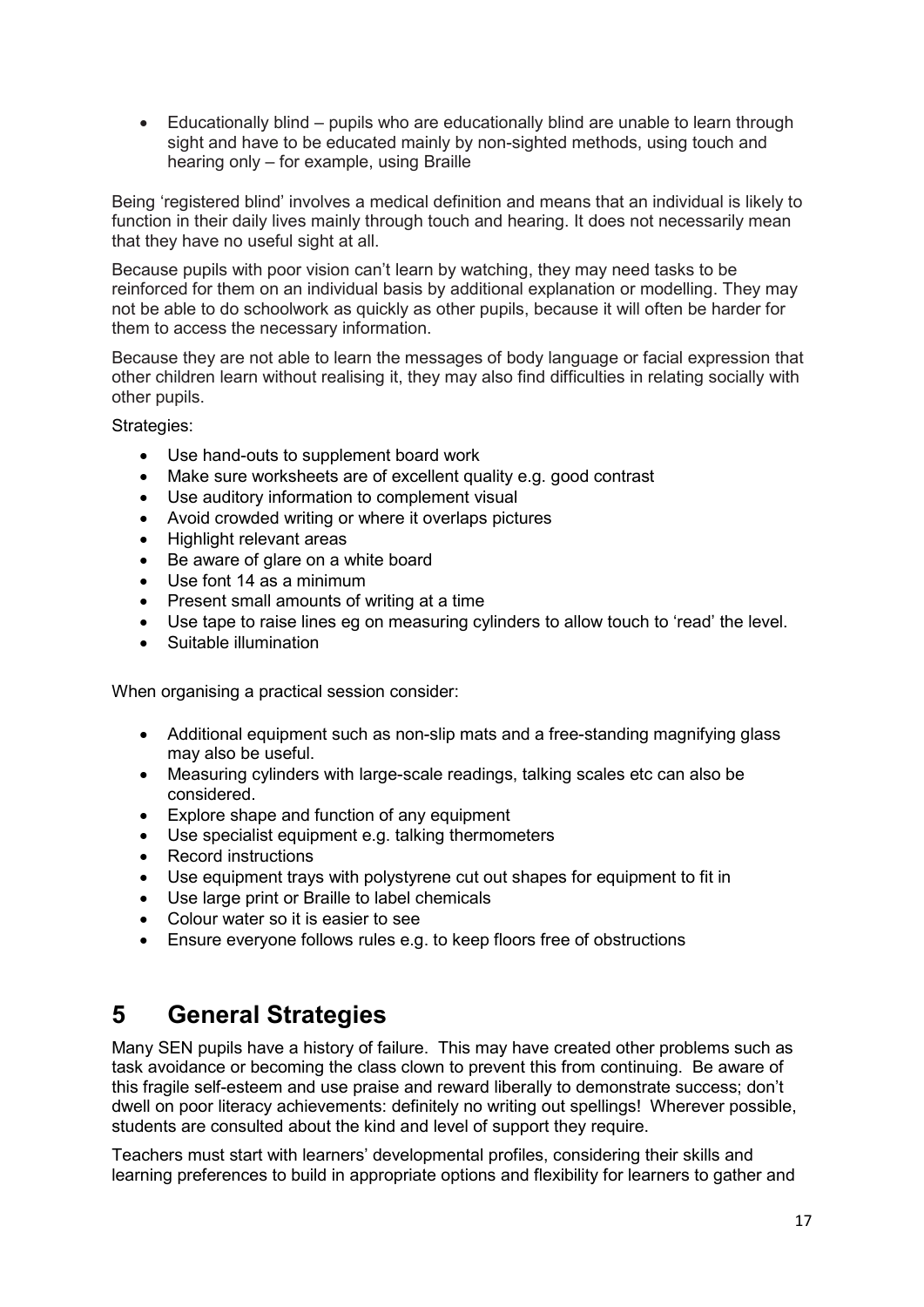process information and respond in different ways. Knowing each learner's level of development particularly in communication and cognitive skills will ensure appropriate activities; language and teaching techniques are planned and used. It will highlight any particular learning strengths and preferences and particular barriers to learning which must be taken account of when planning appropriate learning opportunities. Barriers may be caused by difficulties in accessing or processing incoming information and/or in organising, retaining or expressing ideas and may include:

- problems in perception/processing with vision, hearing
- language and communication difficulties difficulties in processing and comprehension, lack of expressive language
- difficulties in planning, organising, controlling impulsive behaviour
- impact of physical difficulties
- poor spatial organisation, concept of time
- difficulties switching attention between stimuli/sources of information
- needing extra time to process input and organise response
- difficulty defining problems, selecting relevant information
- difficulty making comparisons, projecting, imagining
- poor memory.

Support is planned based on prior knowledge and experience, consistency of approach and building on what works best for individual pupils. This builds a holistic perspective on the pupil, easing frustration, anxiety and setbacks for the pupil.

Do not differentiate by outcome. This simply reinforces his/her feelings about being inadequate to complete tasks effectively. Create appropriate tasks with built in success. The most powerful tool for improving learning is convincing a young person that he/she **can**  do it. Would you carry on doing something that you constantly fail at?

Set realistic homework that the pupil understands and make sure that it is completed appropriately. Use normal sanction if necessary.

Contact with home is the reward/sanction that has most impact with most students.

Common areas of successful teaching and learning are:

- Visual learning often a strength for SEND learners.
- Kinaesthetic learning another strength, use concrete apparatus to reinforce concepts
- Repetition overlearning allows new information to be processed more effectively
- Organisation using a standard lesson format removes the anxiety for the student of 'What's coming next? Will I be able to do it?
- Multisensory teaching ie use sight, hearing, touch and speaking in all learning experiences

#### **Multisensory teaching**

To provide the best possible opportunity for pupils to understand and retain information, you should use and incorporate a repertoire of multi-sensory approaches.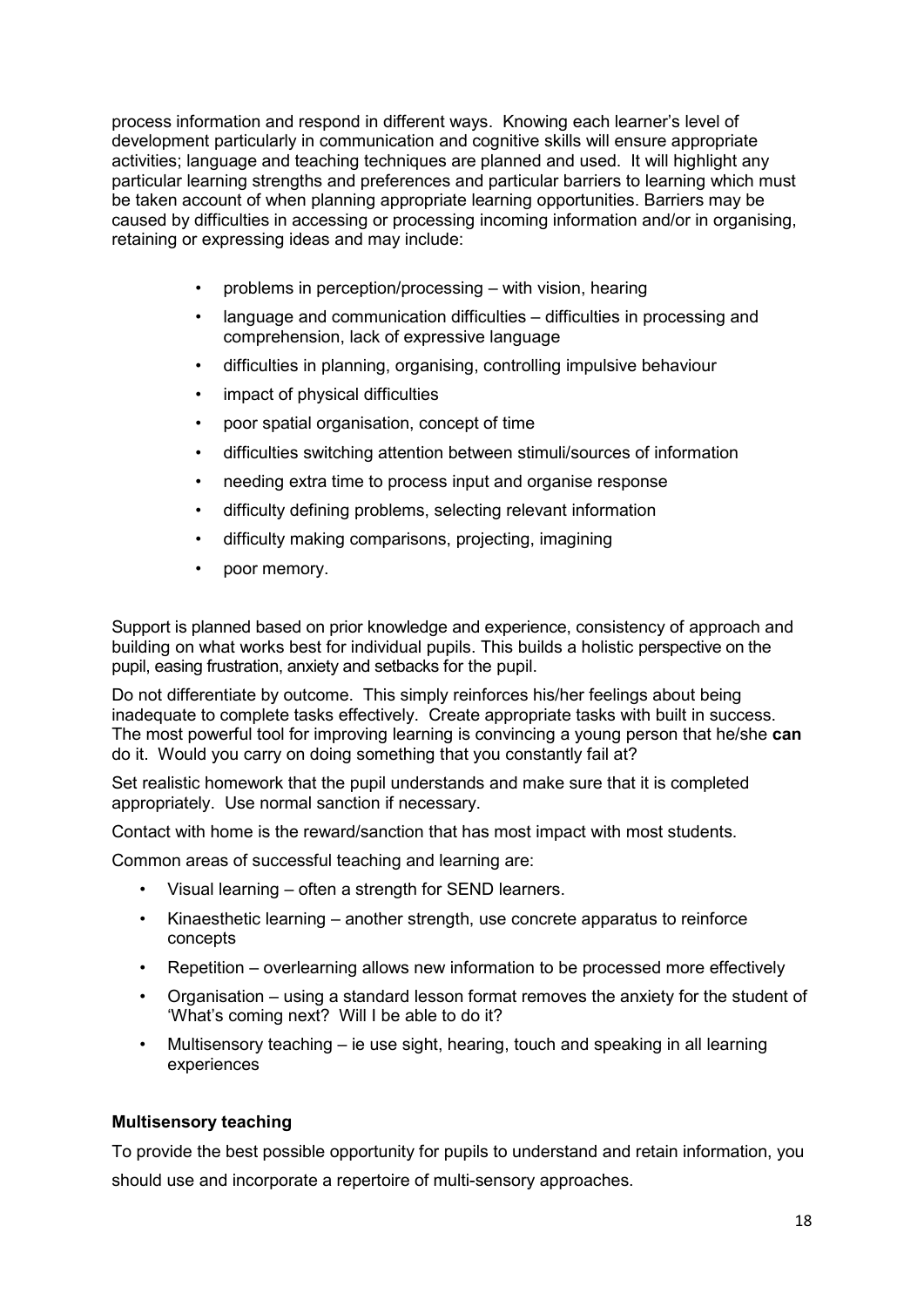- Use a full range of media, for example, visual and hands-on materials such as artefacts, photos, symbol/vocabulary charts, written questions, concept maps, writing frames.
- Be aware of the different ways pupils like to learn.
- Use all forms of ICT (assistive technology and technology to enable learning).
- Offer a range of ways of recording responses to a task.

Games have many uses to support a multisensory approach. They can help with reading, spelling, number, memory, sequencing, developing spoken language and social behaviour. Manufactured activities such as the Stile Tiles tray can be used with home designed questions to suit level and subject. Try variations of pelmanism, families, matching pairs, snap, noughts and crosses and grab to develop games that meet the learning need in an enjoyable way.

#### **Visual prompts**

Use visual prompts to support the pupil's learning, for example:

- pictorial task cards
- writing frames give the student the starting point to build on. A sheet of blank paper can be very scary.
- word mats to keep relevant vocabulary close at hand.
- relevant classroom displays
- task plans provide instructions for a task visually using the headings, What do I need? What do I need to do? What happens after that? This can be also be used as a scaffold to support homework tasks. The student progressively is given more responsibility for creating the plan.
- A visual framework can be used as a consistent guide for planning an investigation in science. Headings of what am I finding out? What I need? What will I do? What to look for? What happened? Why did it happen? Each with picture support will simplify the method, results and conclusion format for many students.
- a card listing ideas, eg for 'Five things to do if you are stuck with your work'

## **Working for pupil independence**

All pupils should be able to participate in classroom activities. Plan for involvement by providing plenty of opportunity for pupil participation:

- carefully scaffold questions to build confidence
- ensure that you and other adults hold back and give pupils time to process and talk
- make explicit links to previous learning
- ensure that pupils are familiar with the range of resources they need to use
- Provide hand-outs
- Try a book rest for text books/hand-outs
- Ensure individual is facing the board
- Write instructions on the board use different colours for each line, or to indicate instructions for different students
- Provide templates with headings to help individuals work through an activity
- identify with the pupil a source of assistance when they have a problem in the lesson, eg, a named peer, an appropriate adult.
- Teach mind-maps, spider diagrams, lists
- Give homework at the start of the lesson
- Write homework requirements on a slip of paper for individual to stick into their planner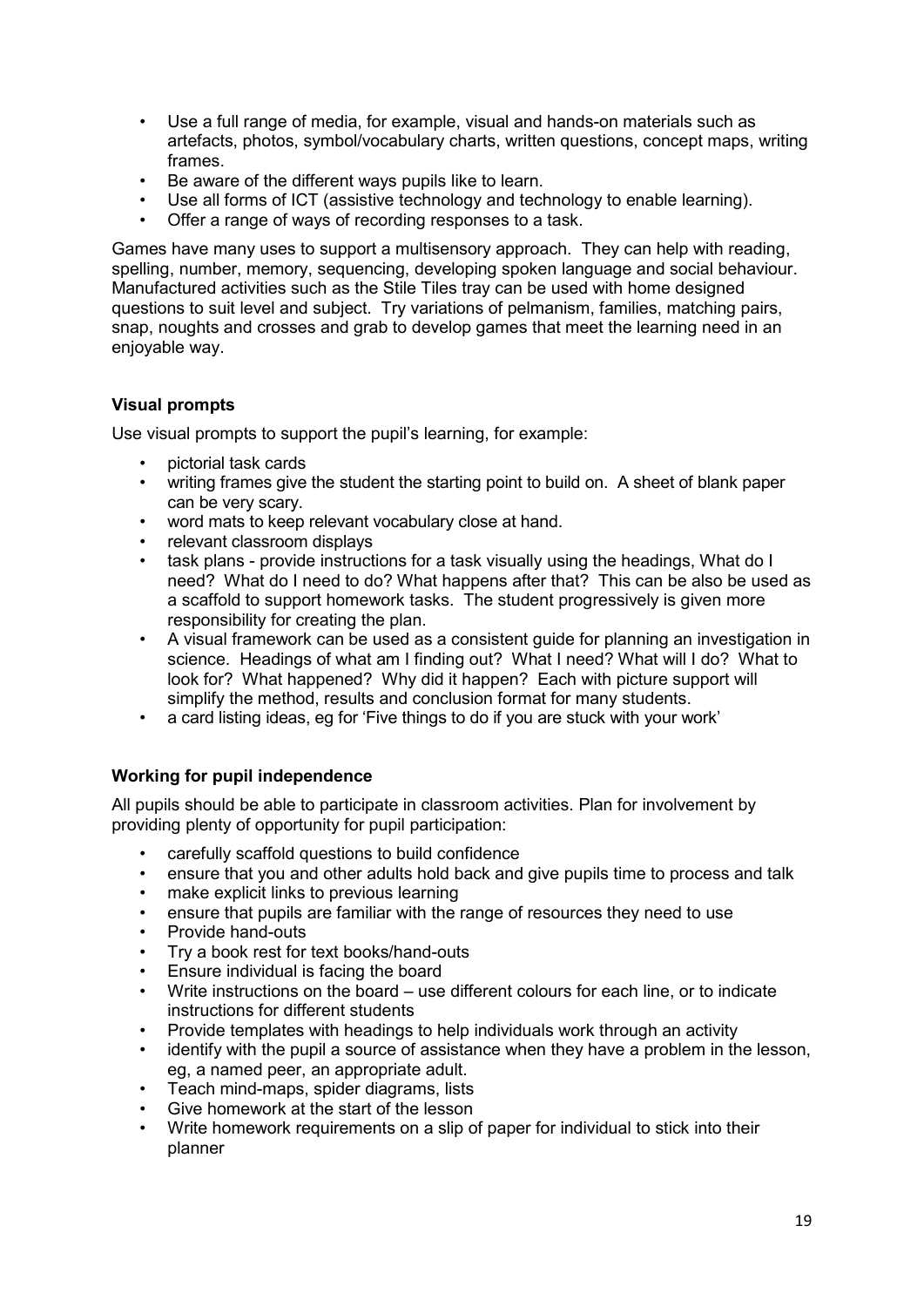- Keep groups of apparatus together, eg Bunsen burners, bench mats, tripods and gauzes, to save time and minimise movement.
- Consider setting up apparatus before pupils arrive.
- Pupils with significant motor difficulties may benefit from adapted apparatus, eg soldering a piece of metal on to the collar of a Bunsen burner to act as a lever.
- A digital camera is useful for recording investigations in progress and an individual's contribution to a paired/group activity.
- Concept keyboards, large format keyboards, tablet PC, touch screens and appropriate software (such as Clicker, Cloze-pro) can allow pupils to record their work more easily.
- Put an emphasis on relating any investigation to something in real life with which they are reasonably familiar − a 'hook' on which to hang new found knowledge and understanding.

#### **Adult-pupil communication: listening, questioning and talking**

Think carefully about how you communicate with pupils. Consider your input with regard to length and complexity of language and type of questions.

- Prepare appropriate questions for individuals/groups. Open questions are good but may offer too little direction for some pupils eg SLCN or ASC. Consider the range and level of questions that can be accessed by different pupils and adjust accordingly.
- Give pupils time to think about answering questions.
- Encourage discussion with peers in advance of feeding back to the group or answering questions.
- Teach pupils to ask for help, using supports for this, such as prompts.
- Check for understanding, perhaps involving other adults in the class.
- Accept all attempts from students to show their knowledge and understanding, both orally and when recording.
- What will happen during the lesson is written in language that pupils understand.
- Help students to plan effectively (eg provide instructions for them to sequence in the correct order).
- Support students in remembering and being able to read and write key words and names of apparatus, processes etc. (taking time to introduce and explain new words, providing word banks). Be aware of the confusion that may arise from words having more than one meaning (eg light, solution, resistance, concentration, etc).
- Use speaking frames to develop understanding of scientific concepts and language (listen, imitate, innovate). Allow time for checking understanding and repeating explanations/modelling when appropriate
- Plan is referred to during teacher introduction and updated as lesson progresses 'this is where we are now'. Individual versions of this as appropriate, eg A4-sized whiteboards on pupils' desk with tasks erased as they are completed, etc.
- Help pupils to understand the context of the learning and access previous learning.
- Help pupils to understand the criteria for success what they must complete to have done well.
- Consistency of approach reduces pupils' anxiety  $-$  it allows them to predict what will happen.